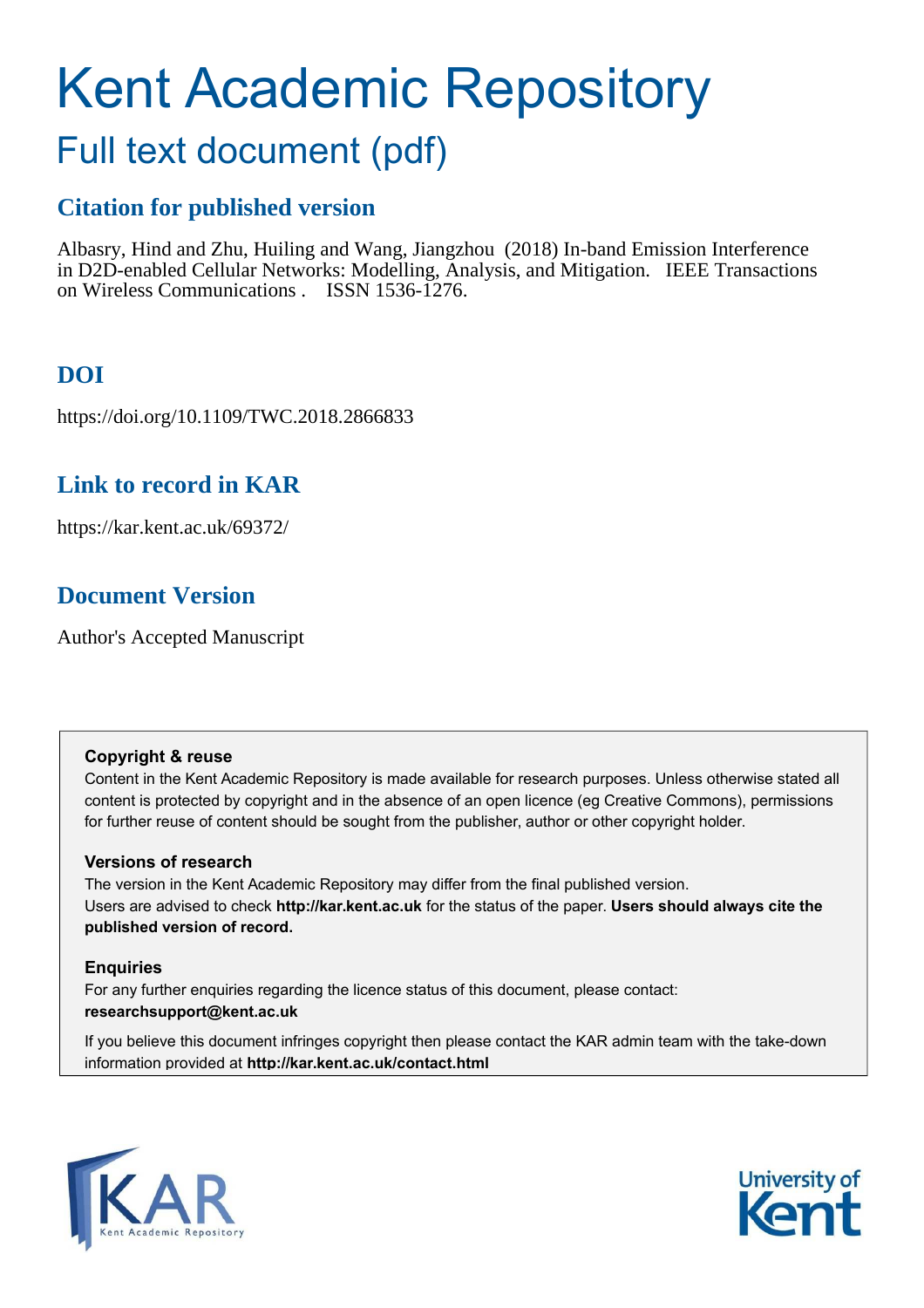# In-band Emission Interference in D2D-enabled Cellular Network: Modelling, Analysis, and Mitigation

Hind Albasry, Jiangzhou Wang, *Fellow, IEEE*, and Huiling Zhu, *Senior Member, IEEE*

#### Abstract

nd D2D links experience the in-band emission interfer<br>quencies. This paper models the IEI impact by usin<br>tes this impact on cellular and D2D links. The IEI i<br>and the expected D2D resource block (DRB) reuse fa<br>DDB) strategy Next generation network is considered as a device to device (D2D)-enabled system. The overlay inband scheme can be used by the cellular user equipments (CUEs) and D2D user equipments (DUEs) to send data. The cellular and D2D links experience the in-band emission interference (IEI) from the DUEs that use the adjacent frequencies. This paper models the IEI impact by using the stochastic geometry and analytically investigates this impact on cellular and D2D links. The IEI inter-cell and IEI intra-cell are separately assessed, and the expected D2D resource block (DRB) reuse factor is evaluated. Further, distance-density based (DDB) strategy is proposed to mitigate the IEI by controlling the number and location of served DUEs for each DRB. Also, optimal power allocation (OPA) algorithm is proposed by calculating the optimal DUEs transmission power profile that mitigates IEI and maximizes the DUEs sum rate. The performance is improved significantly for the proposed methods. The application scenario is identified for each mitigation method.

#### Index Terms

In-band emission interference, device to device communications, D2D-enabled cellular network, stochastic geometry.

#### I. INTRODUCTION

D EVICE TO DEVICE (D2D) communication is an integral part of next generation cellular network. D2D supports proximity-based services, reduces end to end latency, extends the cellular coverage, and reduces handset power consumption [4]. D2D communication can also improve the spectral efficiency by reusing the frequency resources within a cell [5]. It is anticipated that the D2D link density in the next generation cellular network will increase

Hind Albasry, Jiangzhou Wang, and Huiling Zhu are with the School of Engineering and Digital Arts, University of Kent, Canterbury, Kent, CT2 7NT, UK (email: {hrja2, j.z.wang, h.zhu}@kent.ac.uk).

The present paper is different from the previous publications in [1]–[3]. This work investigates IEI impact extensively. The propose model is more realistic, the IEI impact is analysed for cellular and also for D2D side. The expected reuse factor is derived. Two novel methods are proposed to mitigate it.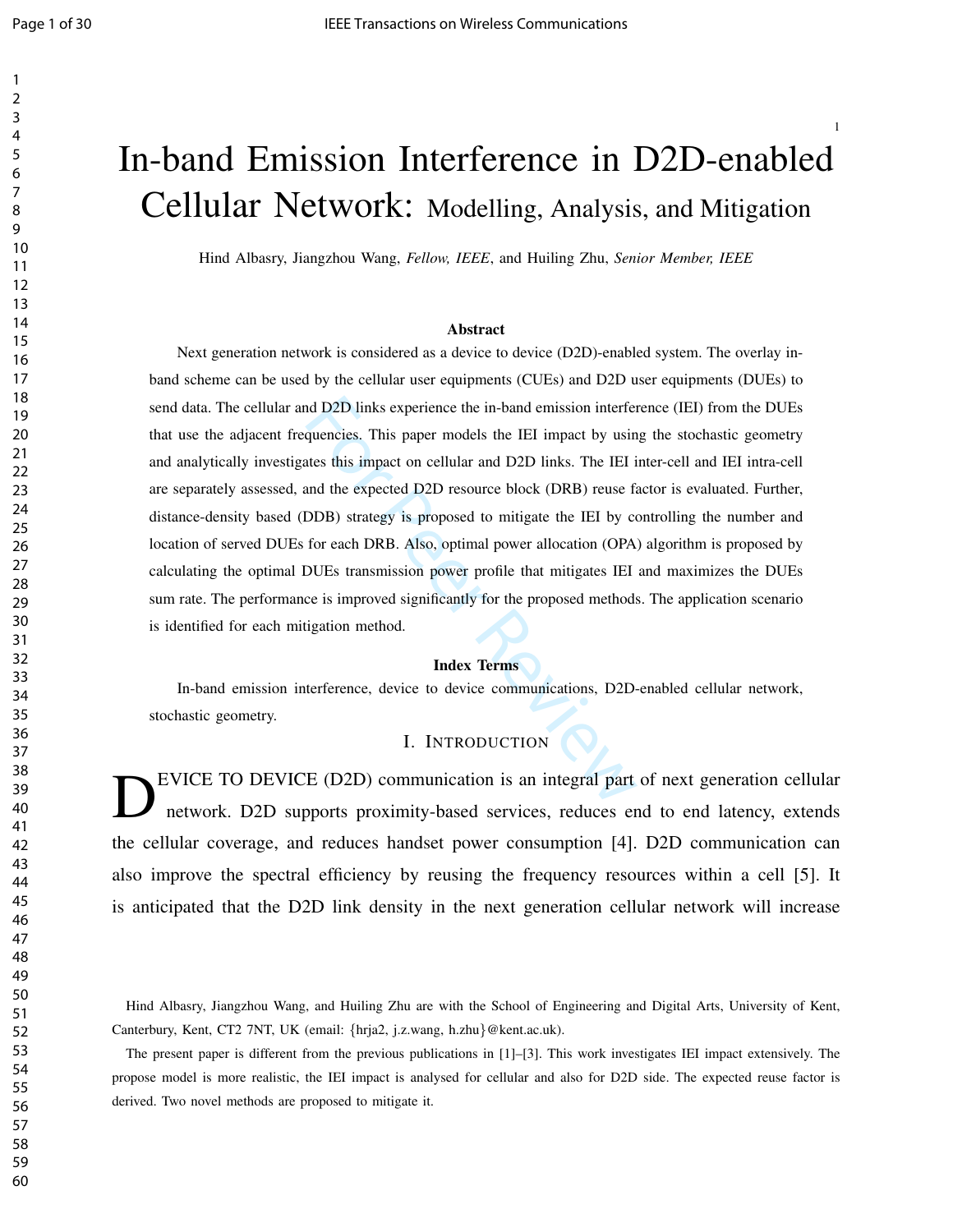significantly [6]. Thus, frequency reuse is desirable within the cell in order to use the frequency resources efficiently and cope with high D2D user equipment (DUE) density.

One of the challenges in D2D-enabled cellular network is in-band emission interference (IEI), which is defined as a power leakage among adjacent frequencies [7]–[12]. In the legacy network, each cellular user equipments (CUEs) uses a dedicated frequency, which causes a negligible leakage power among adjacent frequencies. However, in D2D-enabled cellular network, the frequency resources may be reused by DUEs within the same cell, thanks to the small distance between the transmitter and the receiver of D2D links. However, this causes a non-negligible IEI from DUEs to cellular and D2D links in high dense D2D-enabled cellular network. Thus IEI must be considered, where multiple D2D links reuse the same frequency.

ar and D2D links in high dense D2D-enablement where multiple D2D links reuse the same frequent in D2D-enabled cellular network and event power control schemes to mitigate it. Compact in these studies. In [7], a D2D frequen [7]–[11] studied IEI impact in D2D-enabled cellular network and proposed frequency resources grouping and different power control schemes to mitigate it. Only simulation system was used to evaluate the IEI impact in these studies. In [7], a D2D frequency resources grouping was proposed, which was motivated by the fact that with DUEs fixed transmit power, the IEI to the base station (BS) mainly comes from the cell centre DUEs. However, the proposed frequency resources grouping method mitigated the IEI for just cell edge frequency resources group, where the impact still exists in centre edge frequency resources group. Further, [8]–[12] proposed a power control methods to mitigate IEI. [8] proposed BS based open loop power control (OLPC) algorithm for D2D, where the IEI from DUEs to cellular links was controlled by the BS. In [9], the proposed scheme controlled the DUEs transmission power according to the DUEs locations from the serving BS by utilizing the distance-proportional fractional power control. The proposed methods in [9] and [8] are OLPC methods and impose constraints on the DUEs transmission power, which affects the performance of DUEs. Thus, [10]–[12] proposed strategies to relax the power constraints of OLPC methods, where the DUEs can increase the transmission power. The main idea is identify additional slots, where the DUEs can boost the transmission power without affecting the cellular links. However, in the proposed OLPC-based methods, the DEUs transmission power is constrained without taking into account that can affect the DUEs performance.

Since the D2D communication is one of the main parts of future networks and the IEI is expected to be a serious problem, this gives us a motivation to propose a new framework model to evaluate theoretically the D2D-enabled cellular network by considering the IEI impact. Further,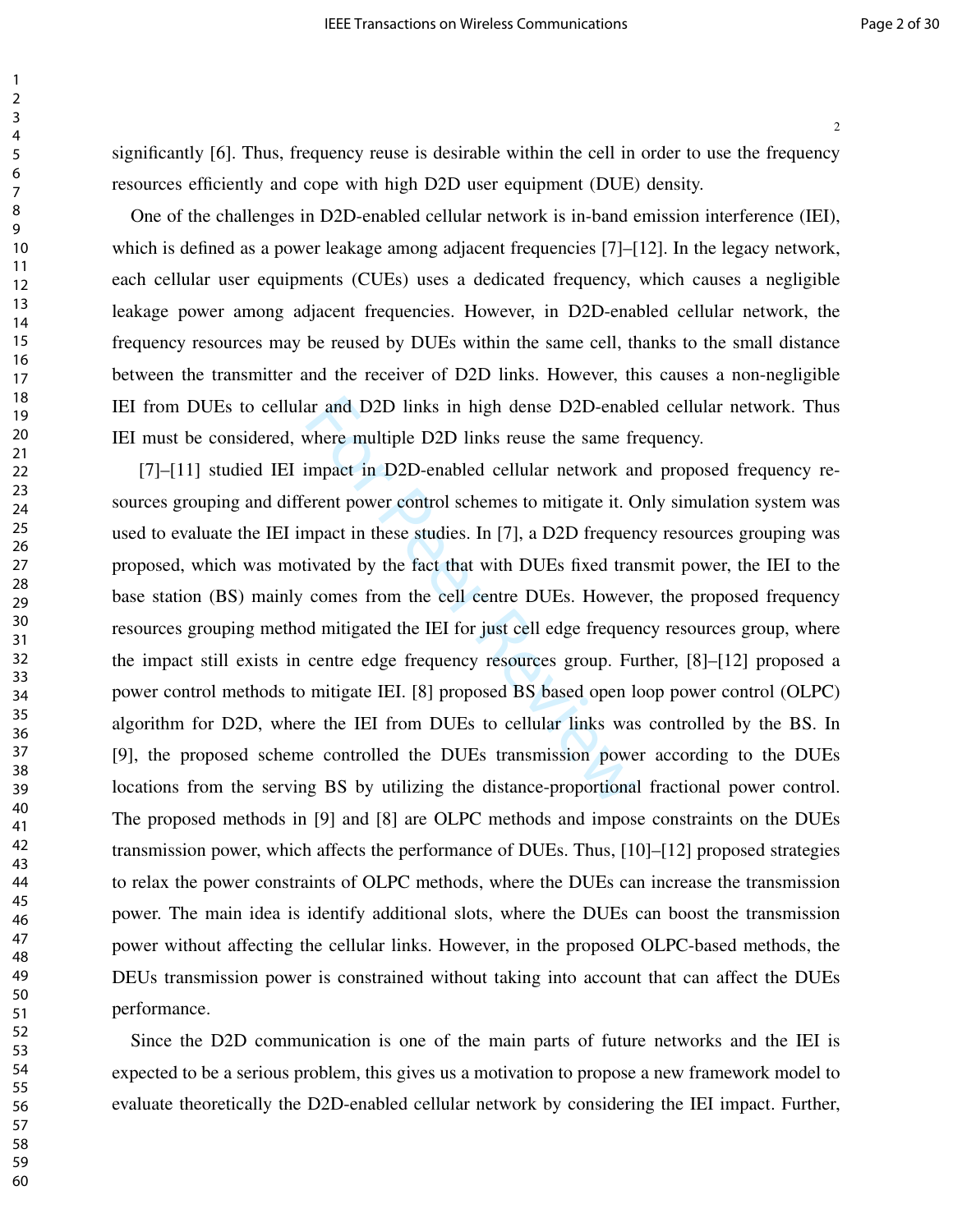the mitigation methods proposed by the literature did not give much attention to D2D links performance. Therefore, in this paper, two mitigation methods are proposed: frequency resources grouping strategy and power control algorithm that take into account performance of D2D and cellular links in the network. The paper contributions can be summarized as follows:

- 1) A framework system model is proposed by using a stochastic geometry, which considers the IEI impact for high dense D2D-enabled cellular network. The IEI impact is evaluated for the cellular and D2D links. A closed-form of CUE coverage probability and data rate are derived to evaluate the cellular link performance, and DUE successful probability and data rate are derived to evaluate the D2D link performance. Further, the D2D resource blocks (DRBs) expected reuse factor is derived, which satisfies the quality of service (QoS) requirements of the cellular and D2D links.
- 2) The evaluation results show that the IEI is more severe on cellular than D2D links. Thus, this work proposes a frequency resources grouping and the power allocation strategies to mitigate the IEI on cellular links. The application scenario of each mitigation method is explained and compared with the literature schemes. Both methods take into account the cellular and D2D links performance.
- I to evaluate the D2D link performance. I<br>ted reuse factor is derived, which satisfies th<br>rellular and D2D links.<br>s show that the IEI is more severe on cellu<br>frequency resources grouping and the pov<br>cellular links. The app • A frequency resources grouping method called distance-density based (DDB) strategy is proposed to mitigate the IEI. Based on the fact that the nearest DRBs to the cellular resource blocks (CRBs) cause more IEI, a protection band is defined. The number and the locations of DUEs in this band is controlled by the BS within one cell and modelled using thinning process and Poisson hole process (PHP). The optimal protection band size for each cell is found which maximizes the cellular link coverage probability. The system performance is evaluated and the results show the significant improvement is achieved by employing this strategy.
	- The impact of IEI intra-cell (IEI from the same cell) and inter-cell (IEI from other cells) on cellular link are investigated. The results show that the IEI intra-cell dominates the IEI inter-cell when the DUE density is high. Thus, we propose optimal power allocation (OPA) algorithm to eliminate the IEI intra-cell within one cell. The problem is formulated as an optimization problem that maximizes the DUEs sum rate under constraint that the leakage from each DRBs does not exceed the interference threshold at the BS. The cellular link coverage probability is improved significantly by employing this algorithm.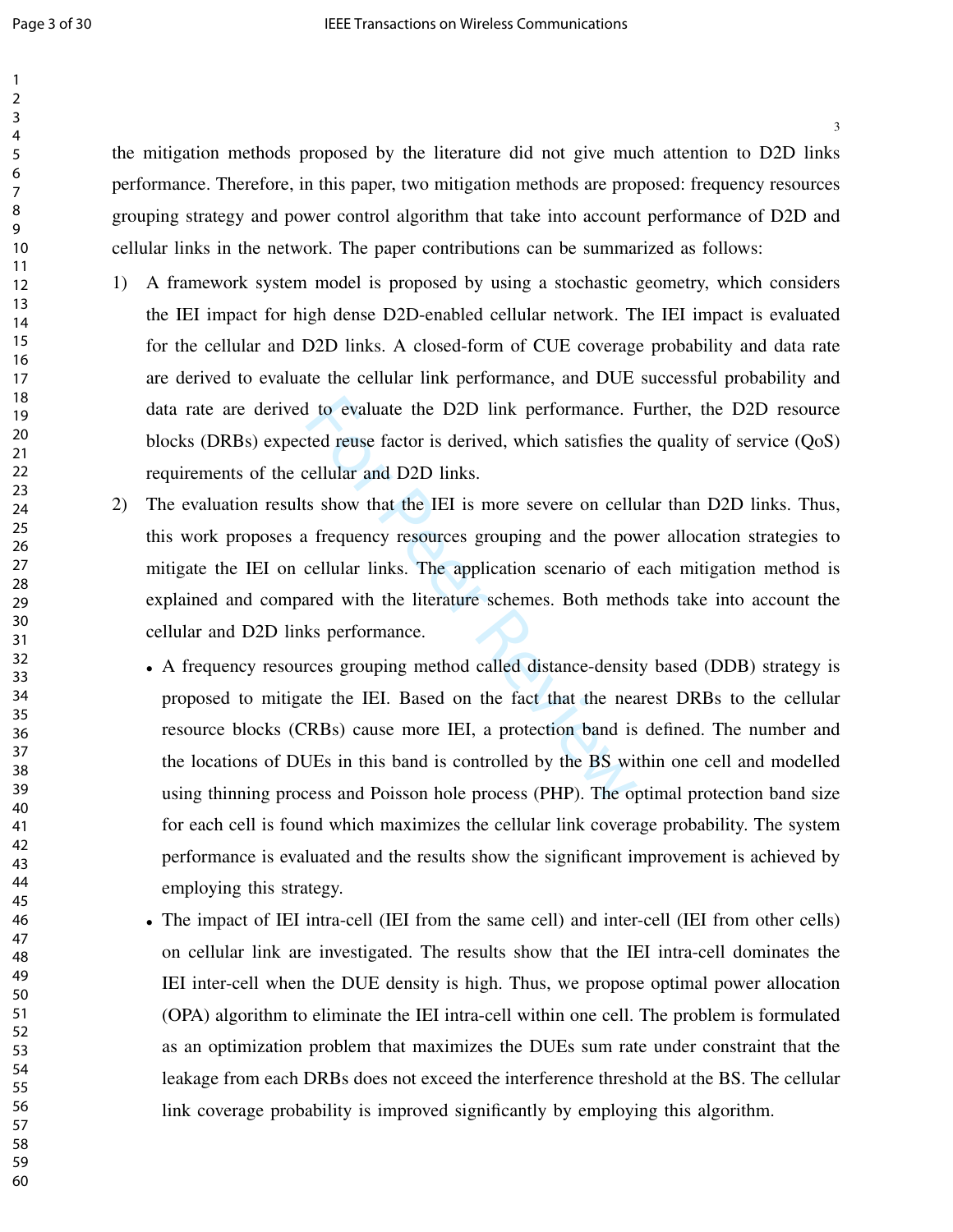

The reminder of the paper is organized as follows. In Section II, the system model of D2Denabled cellular network is described. In Section III, the network performance is analysed. In Section IV, two methods are proposed to mitigate the IEI impact. The results and the discussion

are provided in Section V. The conclusion is followed in Section VI.

#### II. SYSTEM MODEL

Consider the IEI impact for D2D overlay in-band scheme, using the uplink frequency resources pool structure proposed by 3rd generation partnership project (3GPP) [10], [11], as shown in Fig. 1. The CUEs use CRBs to transmit the uplink traffic, while DUEs use DRBs to transmit D2D data.  $N_C$  and  $N_D$  represent the numbers of CRBs and DRBs in each time slot t, where  $N_c + N_D = N$  and N is the total number of resource blocks (RBs) in t. For network model, consider D2D-enabled orthogonal frequency division multiple access (OFDMA)-based cellular network with multiple cells [13]–[15], as shown in Fig. 2. The locations of BSs, the CUEs using the *i*th CRB, and the DUEs using the *j*th DRBs are modelled as independent homogeneous Poisson point processes (PPPs)  $\Phi$ ,  $\Phi$ <sub>i</sub>, and  $\Phi$ <sub>j</sub> with densities of  $\lambda$ ,  $\lambda$ <sub>i</sub> and  $\lambda$ <sub>j</sub> respectively, where

 $i \in \{1, 2, \cdots, N_C\}$  and  $j \in \{1, 2, \cdots, N_D\}$ .

A full load scenario is assumed, where each CRB is occupied by one CUE in each cell, thus  $\lambda_i$  and  $\lambda$  have equal values. Further, each DRB can be reused by  $r_d$  DUEs, where  $r_d$  is the reuse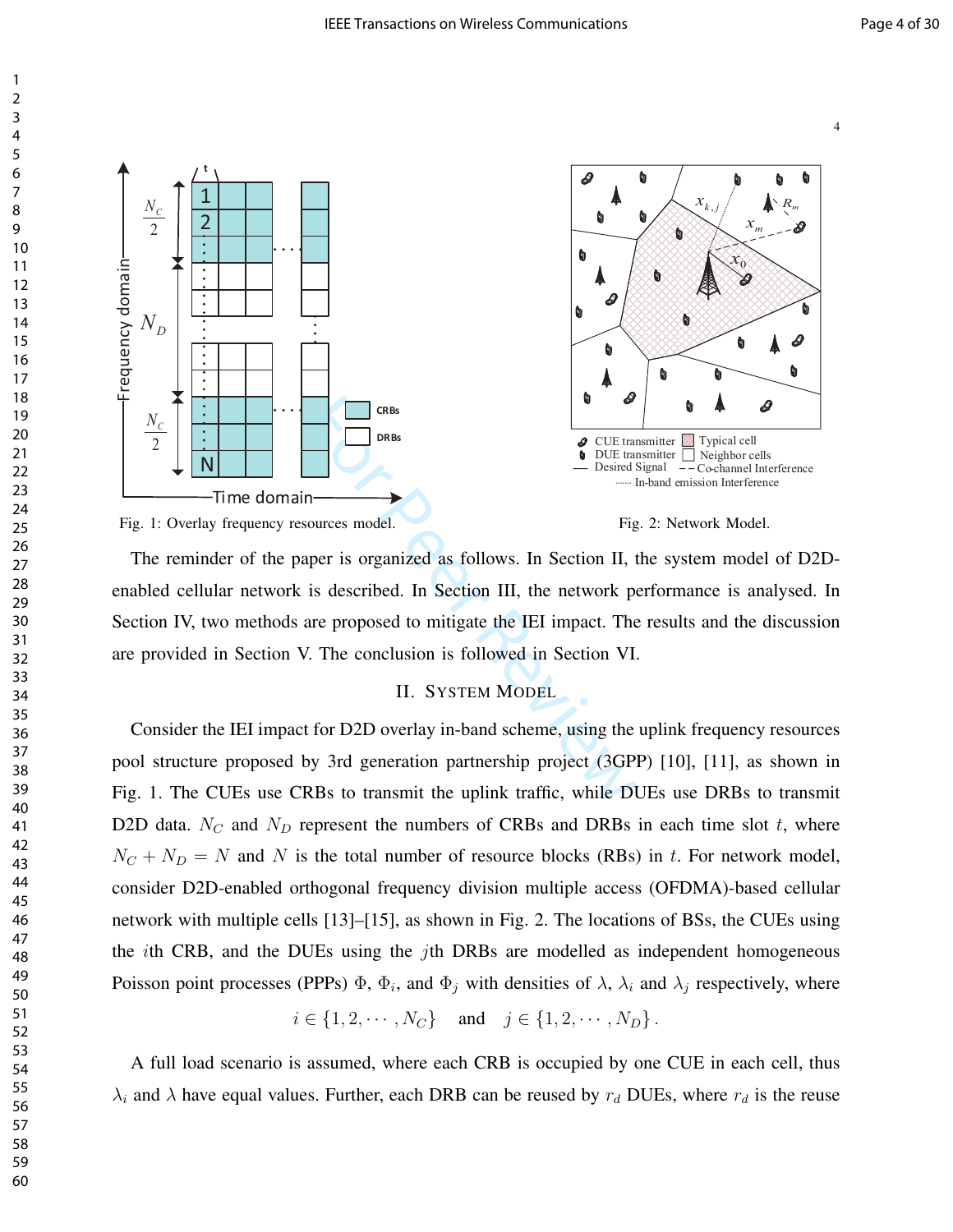factor of DRBs for each cell in the network. Also, it is assumed that each DUE uses only one DRB to transmit D2D data.

In this model, the signals experience distance dependent path loss with a path loss exponent  $\alpha$ , and fast fading. The fast fading power gain follows the exponential distribution with mean  $\frac{1}{\mu}$ , which it is denoted by  $h \sim \exp(\mu)$ . One RB subcarriers are characterised by the same channel gain. A fractional path loss-inversion based power control is considered of form  $x^{\alpha \epsilon}$ , where x represents the distance, and  $\epsilon \in [0, 1]$  is the power control factor. The distances are assumed independent and identically distributed (i.i.d) and follow Rayleigh distribution [5]. Further, IEI from a DUE using the jth DRB to a CUE using the ith CRB can be expressed in the form of  $-\alpha$ 

$$
IeI_i = P_D h_{k,j} x_{k,j}^{-\alpha} \xi_{j,i},
$$

where  $P_D$  is the DUE transmission power,  $h_{k,j}$  and  $x_{k,j}^{-\alpha}$  denote the channel gain and path loss between IEI interferer DUE kth and the BS, and  $\xi_{i,i}$  is the ratio of the power measured at the *j*th DRB to the power measured at the *i*th CRB [16].

In DRB to a CUE using the *i*th CRB can be<br>  $IeI_i = P_Dh_{k,j}x_{k,j}^{-\alpha} \xi_{j,i}$ ,<br>
insmission power,  $h_{k,j}$  and  $x_{k,j}^{-\alpha}$  denote the of<br>
UE *k*th and the BS, and  $\xi_{j,i}$  is the ratio of the<br>
easured at the *i*th CRB [16].<br>
u Since each CRB is occupied by one CUE and the DRBs can be reused by  $r_d$  within one cell, thus the density of CUEs use ith CRB is significantly lower than the DUEs's use jth DRB. Therefore, the leakage power among the CUEs is dominated by the IEI from the DUEs and can be neglected and also the leakage from the CUEs to the DUEs.

Following the above assumptions, we define the typical CUE as the closest uplink user to the serving BS that uses ith CRB to transmit data in the typical cell, where the BS is centred at the origin as a reference, see Fig. 2. The uplink signal to interference and noise ratio (SINR) of the typical CUE at the BS can be expressed as

$$
SINR_i = \frac{P_C h_0 x_0^{\alpha(\epsilon - 1)}}{I_i + IEI_i + \sigma^2},\tag{1}
$$

where  $P_C$  represents CUE constant baseline transmission power. 0 denotes the typical CUE that uses *i*th CRB.  $h_0$  denotes the distance-independent channel gain between the typical CUE and the reference BS.  $x_0$  is the distance between the typical CUE and the reference BS.  $I_i$  denotes the cumulative co-channel interference from interferer CUEs at the reference BS.  $IEI_i$  is cumulative IEI from interferer DUEs at the reference BS.  $\sigma^2$  is noise power.  $I_i$  is given by

$$
I_i = \sum_{m \in \Phi_i/0} P_C R_m^{\alpha \epsilon} h_m x_m^{-\alpha},
$$

where m denotes co-channel interferer CUE to typical CUE.  $R_m$  is the distance between the co-channel interferer CUE and its serving BS.  $h_m$  denotes the distance-independent channel gain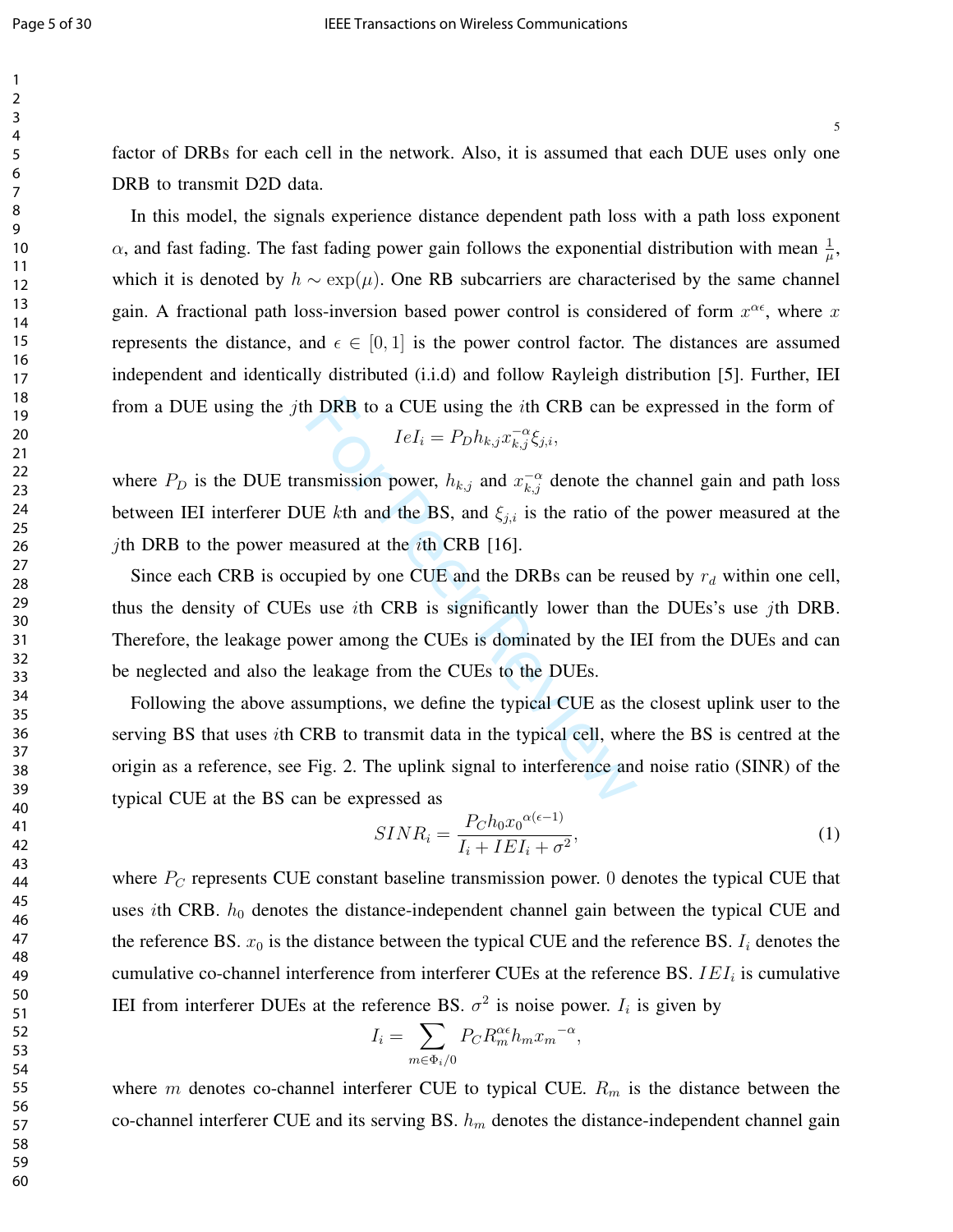between the co-channel interferer CUE and the reference BS.  $x_m$  is the distance between the co-channel interferer CUE and the reference BS.  $IEI_i$  is expressed by

$$
IEI_i = \sum_{j=1}^{N_D} \sum_{k \in \Phi_j} IeI_i = \sum_{j=1}^{N_D} \sum_{k \in \Phi_j} P_D h_{k,j} x_{k,j}^{-\alpha} \xi_{j,i},
$$

where k denotes IEI interferer DUE to typical CUE.  $h_{k,j}$  denotes the distance-independent channel gain between the IEI interferer DUE and the reference BS.  $x_{k,j}$  is the distance between the IEI interferer DUE and the reference BS.

Furthermore, we define a typical D2D pair, where a typical DUE transmitter locates far from the reference DUE receiver by distance  $x_{d_0}$ , and find the typical DUE SINR as

$$
SINR_{j_0} = \frac{P_D h_{d_0} x_{d_0}^{-\alpha}}{I_{j_0} + IEI_{j_0} + \sigma^2},\tag{2}
$$

er by distance  $x_{d_0}$ , and find the typical DU<br>  $SINR_{j_0} = \frac{P_D h_{d_0} x_{d_0}^{-\alpha}}{I_{j_0} + I E I_{j_0} + \sigma^2}$ ,<br>  $D$ ,  $d_0$  is typical DUE that uses  $j_0$ th DRB.<br>
between the typical DUE and the reference<br>
cical DUE and the ref where  $j_0 \in \{1, 2, \dots, N_D\}$ .  $d_0$  is typical DUE that uses  $j_0$ th DRB.  $h_{d_0}$  denotes the distanceindependent channel gain between the typical DUE and the reference DUE receiver.  $x_{d_0}$  is the distance between the typical DUE and the reference DUE receiver.  $I_{j0}$  denotes the cumulative co-channel interference from the interferer DUEs at the reference DUE receiver.  $IEI_{j0}$  is the cumulative IEI from the interferer DUEs at the reference DUE receiver.  $I_{j_0}$  is given by

$$
I_{j_0} = \sum_{d_m \in \Phi_j/d_0} P_D h_{d_m} x_{d_m}^{-\alpha},
$$

where  $d_m$  is co-channel interferer DUE to typical DUE.  $h_{d_m}$  denotes the distance-independent channel gain between the co-channel interferer DUE and the reference DUE receiver.  $x_{d_m}$  is the distance between the co-channel interferer DUE and the reference DUE receiver.  $IEI_{j0}$  is expressed by  $N_D$ 

$$
IEI_{j_0} = \sum_{j=1}^{N} \sum_{d \in \Phi_j} P_D h_{d,j} x_{d,j}^{-\alpha} \xi_{j,j_0},
$$

where  $d$  denotes IEI interferer DUE to typical DUE.  $h_{d,j0}$  denotes the distance-independent channel gain between the IEI interferer DUE and the reference DUE receiver.  $x_{d,j_0}$  is the distance between the IEI interferer DUE and the reference DUE receiver.  $\xi_{j,j_0}$  represents the ratio of the power measured at the jth DRB to the power measured at the  $j_0$ th DRB.

#### III. PERFORMANCE ANALYSIS

In this section, we analyse the performance of the cellular and D2D links in D2D-enabled cellular network by taking into account the IEI impact. The IEI intra-cell and IEI inter-cell are analysed separately under the main framework. Finally, the optimal expected DRB reuse factor is calculated within one cell, which maximizes the cellular link coverage probability and satisfies

1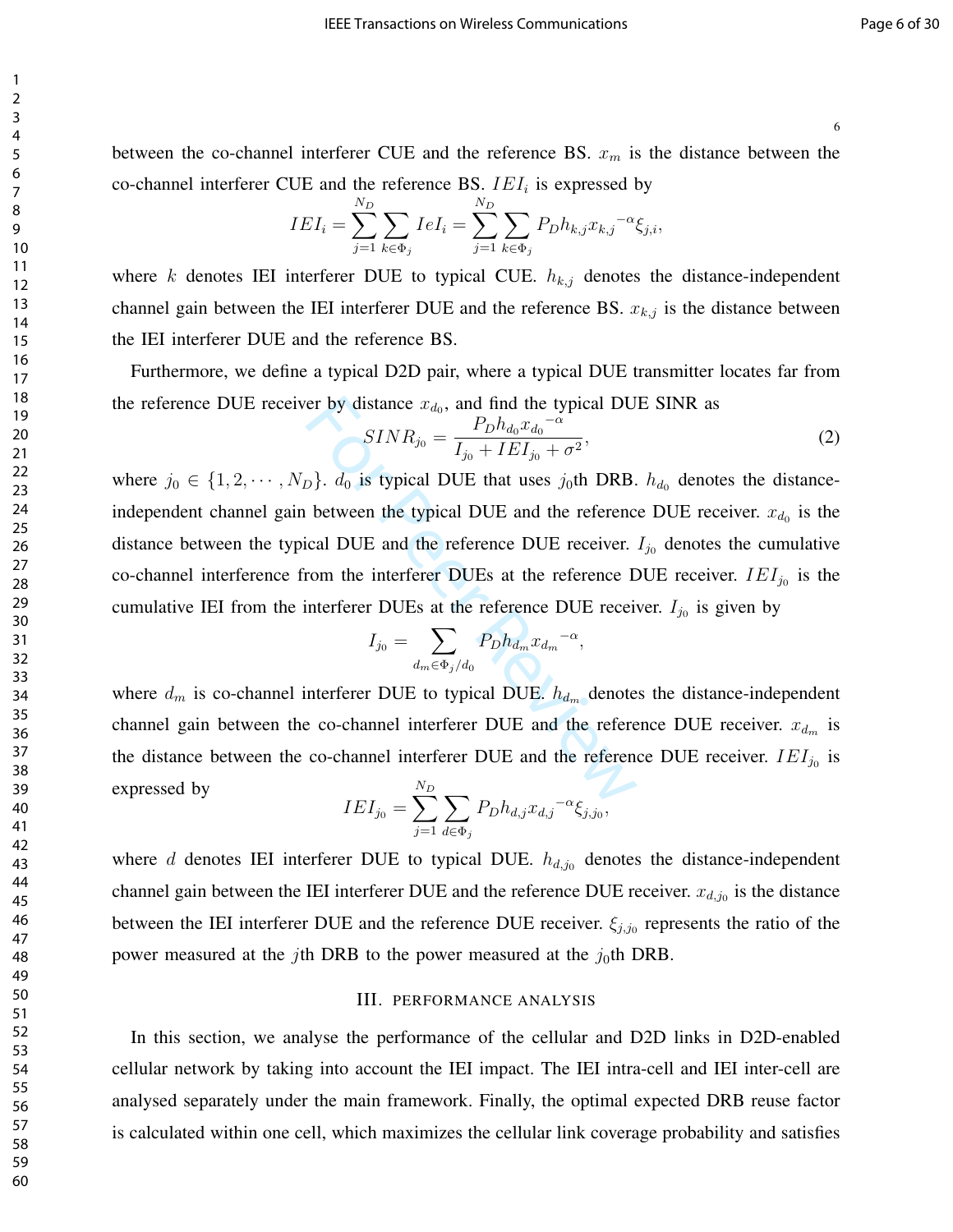7

the given QoS constrains for cellular and D2D links. The analysis in this paper is for one time slot, which can be generalized to all time slots.

#### *A. Cellular Link*

The cellular link coverage probability in D2D-enabled cellular network is defined as the probability that the uplink SINR of the CUE at its serving BS is greater than the SINR threshold

$$
\beta, \text{ which is given by} \qquad P_{cov_i} = \mathbb{E}_{x_0} \Big[ \mathbb{P}(SINR_i \ge \beta \mid x_0) \Big]. \tag{3}
$$

 $P_{cov<sub>i</sub>}$  is averaged over the plane conditioned on the closest CUE (typical CUE) being at the distance  $x_0$ . It is assumed that  $x_0$  follows a Rayleigh distribution and the probability density function (PDF) is found from null probability of a 2-D Poisson process [17] as

$$
f(x_0) = 2\pi \lambda_i x_0 e^{-\pi \lambda_i x_0^2}.
$$
\n<sup>(4)</sup>

Thus, the coverage probability in (3) can be rewritten as

$$
x_0
$$
. It is assumed that  $x_0$  follows a Rayleigh distribution and the probability density  
\nPDF) is found from null probability of a 2-D Poisson process [17] as  
\n
$$
f(x_0) = 2\pi \lambda_i x_0 e^{-\pi \lambda_i x_0^2}.
$$
\n(4)  
\ncoverage probability in (3) can be rewritten as  
\n
$$
P_{cov_i} = \int_0^\infty \mathbb{P}[SINR_i \ge \beta | x_0] \cdot f(x_0) dx_0
$$
\n
$$
= \int_0^\infty \mathbb{P}[h_0 \ge \beta P_C^{-1} x_0^{\alpha(1-\epsilon)} (I_i + I E I_i + \sigma^2) | x_0] \cdot 2\pi \lambda_i x_0 e^{-\pi \lambda_i x_0^2} dx_0.
$$
\n(5)  
\national coverage probability in (5) can be denoted by  $p_i(x_0)$  and derived as  
\n
$$
= \mathbb{P}[h_0 \ge \beta P_C^{-1} x_0^{\alpha(1-\epsilon)} (I_i + I E I_i + \sigma^2) | x_0] \stackrel{(a)}{=} \mathcal{L}_{I_i}(s) \cdot \mathcal{L}_{IE I_i}(s) \cdot \exp(-s\sigma^2),
$$
\n(6)  
\nfollows the fact that  $h_0 \sim \exp(\mu)$ , the definition of interference Laplace transform  
\n $\mathbb{E}_I[\exp(-sI)]$  [18], and by letting  $s = \beta \mu P_C^{-1} x_0^{\alpha(1-\epsilon)}$ .  
\nand  $\mathcal{L}_{IE I_i}(s)$  are defined as follows  $\mathcal{L}_{I_i}(s)$  is I and see transform of the cumulative

The conditional coverage probability in (5) can be denoted by  $p_i(x_0)$  and derived as

$$
p_i(x_0) = \mathbb{P}\left[h_0 \ge \beta P_C^{-1} x_0^{\alpha(1-\epsilon)} \left(I_i + I E I_i + \sigma^2\right) \mid x_0\right] \stackrel{(a)}{=} \mathcal{L}_{I_i}\left(s\right) \cdot \mathcal{L}_{IEI_i}\left(s\right) \cdot \exp\left(-s\sigma^2\right), \tag{6}
$$

where (a) follows the fact that  $h_0 \sim \exp(\mu)$ , the definition of interference Laplace transform  $\mathcal{L}_I(s) = \mathbb{E}_I[\exp(-sI)]$  [18], and by letting  $s = \beta \mu P_C^{-1} x_0^{\alpha(1-\epsilon)}$ .

 $\mathcal{L}_{I_i}(s)$  and  $\mathcal{L}_{IEI_i}(s)$  are defined as follows.  $\mathcal{L}_{I_i}(s)$  is Laplace transform of the cumulative co-channel interference of the CUEs at the reference BS given by

$$
\mathcal{L}_{I_i}(s) = \exp(-\pi \lambda_i \varrho(s)), \qquad (7)
$$

where

$$
\varrho(s) = \varrho(\beta, x_0, \epsilon, \alpha) = \left(\frac{\mu}{s P_C \mathbb{E}_{R_m} [R_m^{\alpha\epsilon}]} \right)_{\frac{2}{\alpha}}^{-\frac{2}{\alpha}} \int_{u(x_0)}^{\infty} \frac{1}{1 + u^{\frac{\alpha}{2}}} du,
$$
\n
$$
u(x_0) = \left(\frac{\mu}{s P_C \mathbb{E}_{R_m} [R_m^{\alpha\epsilon}]} \right)^{\frac{2}{\alpha}} x_0^2.
$$
\n(8)

and

*proof* : see Appendix A.

Furthermore,  $\mathcal{L}_{IEI_i}(s)$  is the Laplace transform of cumulative IEI of the DUEs at the reference BS given by  $\mathcal{L}_I$  $\sqrt{ }$  $2\pi^2$  $\sqrt{ }$  $\mu$  $\setminus$ −  $\frac{2}{\alpha} \sum_{i=1}^{N_D}$ 2

$$
E_{I_i}(s) = \exp\left(-\frac{\frac{2\pi^2}{\alpha}}{\sin\frac{2\pi}{\alpha}}\lambda_j\left(\frac{\mu}{sP_D}\right)^{-\frac{2}{\alpha}}\sum_{j=1}^{N_D}\left[\xi_{j,i}^{\frac{2}{\alpha}}\right]\right).
$$
(9)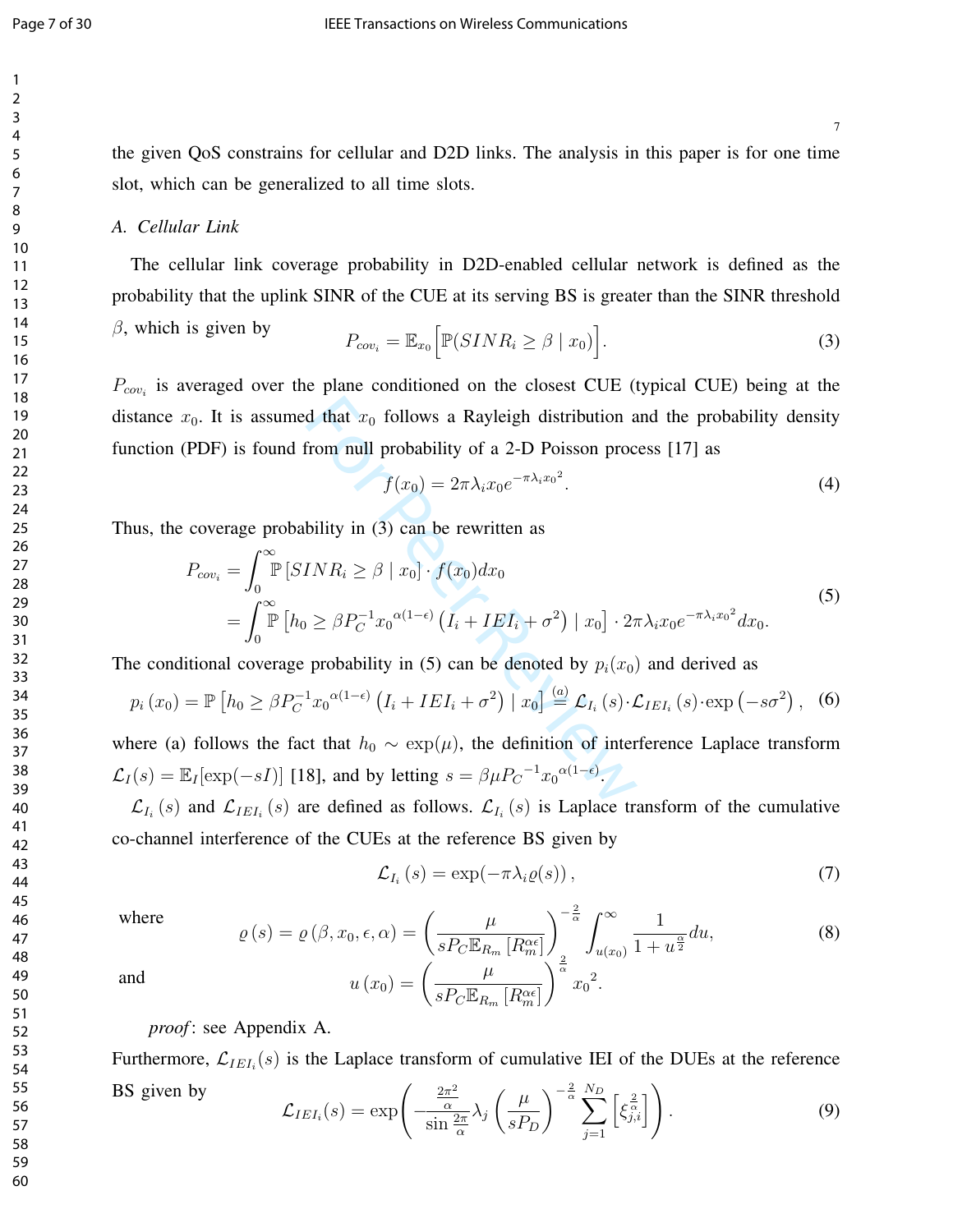#### *proof* : see Appendix B.

Now we derive the coverage probability of typical CUE by substituting (7) and (9) in (6) and then (6) in (5), and by plugging  $s = \beta \mu P_C^{-1} x_0^{\alpha(1-\epsilon)}$ , we get

$$
P_{cov_i} = \int_0^\infty 2\pi \lambda_i x_0 e^{-\pi \lambda_i x_0^2} \cdot \exp(-\pi \lambda_i \varrho \left(\beta, x_0, \epsilon, \alpha\right))
$$
  
\n
$$
\cdot \exp\left(-\psi(\beta) x_0^{2(1-\epsilon)}\right) \cdot \exp\left(-\beta \mu P_C^{-1} x_0^{\alpha(1-\epsilon)} \sigma^2\right) dx_0,
$$
  
\nwhere  
\n
$$
\psi(\beta) = \frac{\frac{2\pi^2}{\alpha}}{\sin 2\pi} \lambda_j \beta^{\frac{2}{\alpha}} \left(\frac{P_D}{P_C}\right)^{\frac{2}{\alpha}} \sum_{k=1}^{N_D} \left[\xi_{j,i}^{\frac{2}{\alpha}}\right].
$$
\n(10)

 $P_C$ 

α  $\sin \frac{2\pi}{\alpha}$ 

For interference-limited regime  $\sigma^2 = 0$ , with  $\int_{cov_i} = \int_{0}^{\infty} 2\pi \lambda_i x_0 e^{-\frac{1}{2}(\pi \lambda_i + \pi \lambda_i \bar{\varrho}(\beta, \epsilon = 0, \alpha) + \psi(\beta))x_0^2} dx$ <br>
(b) is substituted by<br>  $\varrho(\beta, x_0, \epsilon, \alpha) = \bar{\varrho}(\beta, \epsilon = 0, \alpha) x_0^2$ .<br>  $\bar{\varrho}(\beta, \epsilon = 0, \alpha)$  as Special case: To shed further light on the significance of the expression in (10), the coverage probability is calculated for interference-limited regime  $\sigma^2 = 0$ , with power control factor  $\epsilon = 0$ , which is reduced to

$$
P_{cov_i} = \int_0^\infty \frac{2\pi\lambda_i x_0 e^{\left(-\left(\pi\lambda_i + \pi\lambda_i \bar{\varrho}(\beta, \epsilon = 0, \alpha) + \psi(\beta)\right)x_0{}^2\right)} dx_0, \tag{11}
$$

 $j=1$ 

where  $\rho(\beta, x_0, \epsilon, \alpha)$  in (10) is substituted by

$$
\varrho(\beta, x_0, \epsilon, \alpha) = \bar{\varrho}(\beta, \epsilon = 0, \alpha) x_0^2.
$$

From (8), we can derive  $\bar{\varrho}(\beta, \epsilon = 0, \alpha)$  as

$$
\bar{\varrho}\left(\beta,\epsilon=0,\alpha\right)=\beta^{\frac{2}{\alpha}}\int_{\beta^{-\frac{2}{\alpha}}}^{\infty}\frac{1}{1+u^{\frac{\alpha}{2}}}du.
$$
\n(12)

The coverage probability special case closed-form is given as

$$
P_{cov_i} = \frac{1}{1 + \beta^{\frac{2}{\alpha}} \int_{\beta - \frac{2}{\alpha}}^{\infty} \frac{1}{1 + u^{\frac{\alpha}{2}}} du + \frac{\psi(\beta)}{\pi \lambda_i}}.
$$
(13)

Note that the IEI impact changes according to the location of CRB [8]. Thereby, the expected value of the coverage probability over the given CRBs can be calculated as

$$
\bar{P}_{cov} = \sum_{i=1}^{N_c} P_{cov_i} P_r,
$$
\n(14)

where  $P_r$  is the probability of the *i*th CRB assigned to the typical CUE and given by  $P_r = \frac{1}{N_c}$  $\frac{1}{N_C},$ as the CRBs can be allocated to any CUE in the network.

On the other hand, the expected data rate can be defined as

$$
R_C = \mathbb{E}\left[\ln\left(1 + SINR_i\right)\right] \stackrel{(a)}{=} \int_0^\infty \mathbb{P}\left(SINR_i > \left(e^{S} - 1\right)\right] dS,
$$
\n(15)

where (a) follows because  $ln(1 + SINR_i)$  is strictly positive variable. Letting  $\chi = (e^{3} - 1)$  and using the SINR distribution of typical CUE given in (13), we get

$$
R_C = \int_0^\infty \mathbb{P}\left[ SINR_i \ge \chi \right] \frac{d\chi}{\chi + 1} = \int_0^\infty \frac{P_{cov_i}\left(\chi\right)}{\chi + 1} d\chi. \tag{16}
$$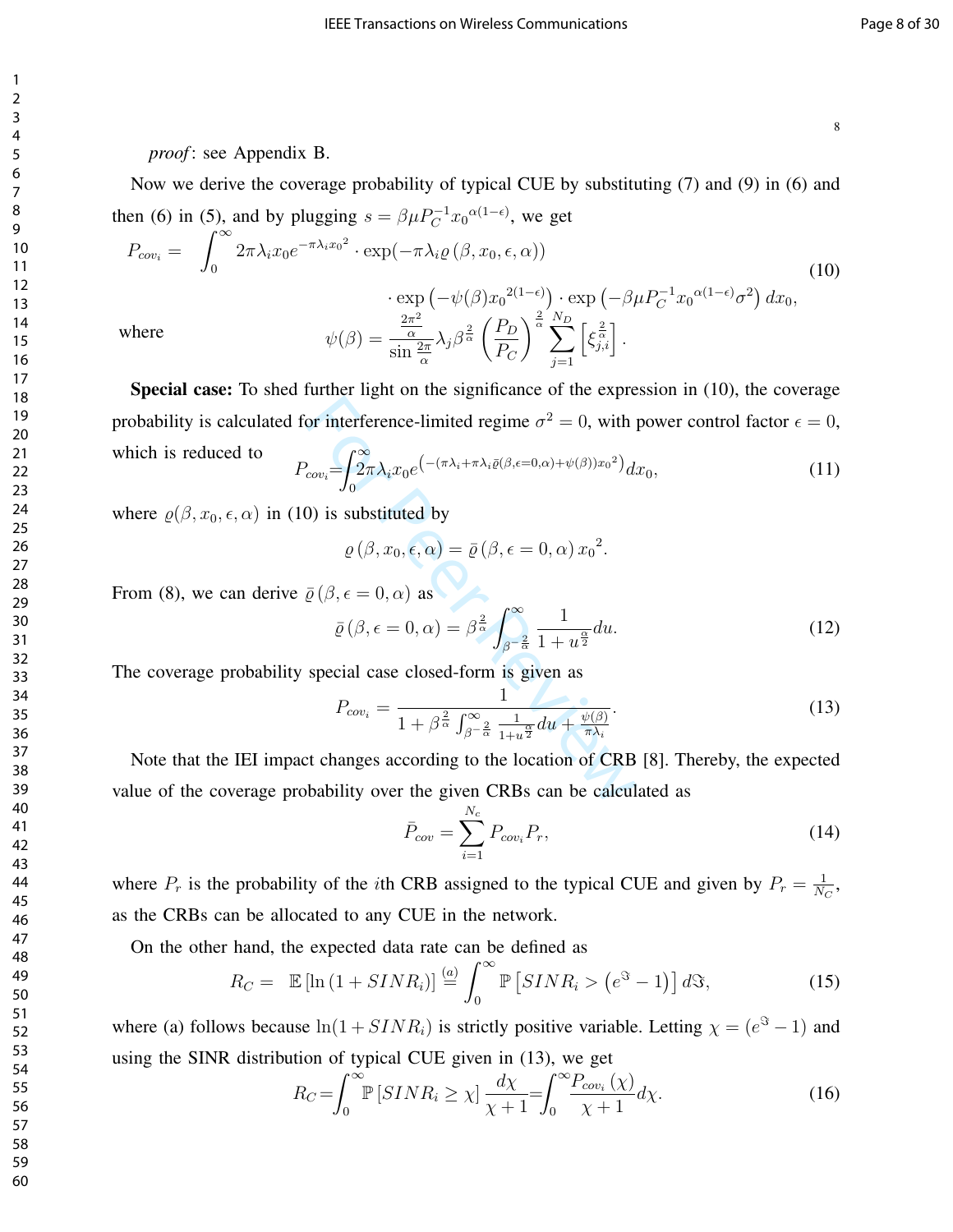9

 $P_{cov_i}(\chi)$  can be obtained by generalizing  $P_{cov_i}$  given by (13), and replacing  $\beta$  by  $\chi$ . Thereby, the expected data rate can be obtained by plugging  $P_{cov_i}(\chi)$  in (16) as

$$
R_C = \int_0^\infty \frac{1}{(\chi + 1)\left(1 + \chi^{\frac{2}{\alpha}} \int_{\chi - \frac{2}{\alpha}}^\infty \frac{1}{1 + u^{\frac{\alpha}{2}}} du + \frac{\psi(\chi)}{\pi \lambda_i}\right)} d\chi. \tag{17}
$$

To solve (17), we need to defined the path loss exponent. Consider the lossy environment, where  $\alpha = 4$ , the expected data rate can be given by

$$
R_C = \int_0^\infty \frac{1}{\left(\chi + 1\right)\left(1 + \chi^{\frac{1}{2}} \left[\frac{\pi}{2} - \tan^{-1}\left(\chi^{-\frac{1}{2}}\right)\right] + \frac{\psi(\chi)}{\pi \lambda_i}\right)} d\chi,\tag{18}
$$

which can be easily calculated numerically.

#### *B. D2D Link*

fility of D2D link is defined as a probability<br>it data, and the SINR at the receiver is greatered<br>bility for the typical DUE transmitter locatered<br>is given by<br> $SINR_{j_0} \geq \beta_d$  =  $\mathbb{P}\left[h_{d_0} \geq \beta_d P_D^{-1} x_{d_0}^{\alpha} (I_{j_0} -$ The successful probability of D2D link is defined as a probability that the D2D pair can establish a link to transmit data, and the SINR at the receiver is greater than the SINR threshold  $\beta_d$ . The successful probability for the typical DUE transmitter located at distance  $x_{d_0}$  from the reference DUE receiver is given by

$$
P_{suc_{j_0}} = \mathbb{P}(SINR_{j_0} \ge \beta_d) = \mathbb{P}\left[h_{d_0} \ge \beta_d P_D^{-1} x_{d_0}^{\alpha} (I_{j_0} + IEI_{j_0} + \sigma^2)\right]
$$
  
=  $\mathcal{L}_{I_{j_0}}(s_d) \cdot \mathcal{L}_{IEI_{j_0}}(s_d) \cdot \exp(-s_d \sigma^2)$ , (19)

where  $s_d = \beta_d \mu P_D^{-1}$  $\int_D^{-1} x_{d_0}$ <sup> $\alpha$ </sup>.  $\mathcal{L}_{I_{j_0}}(s_d)$  is Laplace transform of the cumulative co-channel interference of the DUEs at the reference DUE receiver, which is derived as Appendix A

$$
\mathcal{L}_{I_{j_0}}(s_d) = \exp\left(-\frac{\frac{2\pi^2}{\alpha}}{\sin\frac{2\pi}{\alpha}}\lambda_j \left(\frac{\mu}{s_d P_D}\right)^{-\frac{2}{\alpha}}\right).
$$
 (20)

However, in this case,  $\Phi_j$  probability generating functional (PGFL) function integration limits for the DUEs are from 0 to  $\infty$  since the closest co-channel interferer could be very close to the reference DUE receiver.  $\mathcal{L}_{IEI_{j_0}}(s_d)$  is Laplace transform of cumulative IEI of the DUEs at the reference DUE receiver, which is derived similarly to Appendix B, and given by

$$
\mathcal{L}_{IEI_{j_0}}(s_d) = \exp\left(-\frac{\frac{2\pi^2}{\alpha}}{\sin\frac{2\pi}{\alpha}}\lambda_j \left(\frac{\mu}{s_d P_D}\right)^{-\frac{2}{\alpha}} \sum_{j=1}^{N_D} \left[\xi_{j,j_0}^{\frac{2}{\alpha}}\right]\right).
$$
 (21)

For interference limited regime, the successful probability of typical DUE is obtained by substituting (20) and (21), and plugging  $s_d = \beta_d \mu P_D^{-1} x_{d_0}^{\ \alpha}$  in (19) as

$$
P_{suc_{j_0}} = \exp\left(-\psi_d(\beta_d)x_{d_0}^2 \left(1 + \sum_{j=1}^{N_D} \left[\xi_{j,j_0}^{\frac{2}{\alpha}}\right]\right)\right),
$$
  
\n
$$
\psi_d(\beta_d) = \frac{\frac{2\pi^2}{\alpha}}{\sin 2\pi} \lambda_j \beta_d^{\frac{2}{\alpha}}.
$$
\n(22)

where

$$
y_i) = \frac{\overline{\alpha}}{\sin \frac{2\pi}{\alpha}} \lambda_j \beta
$$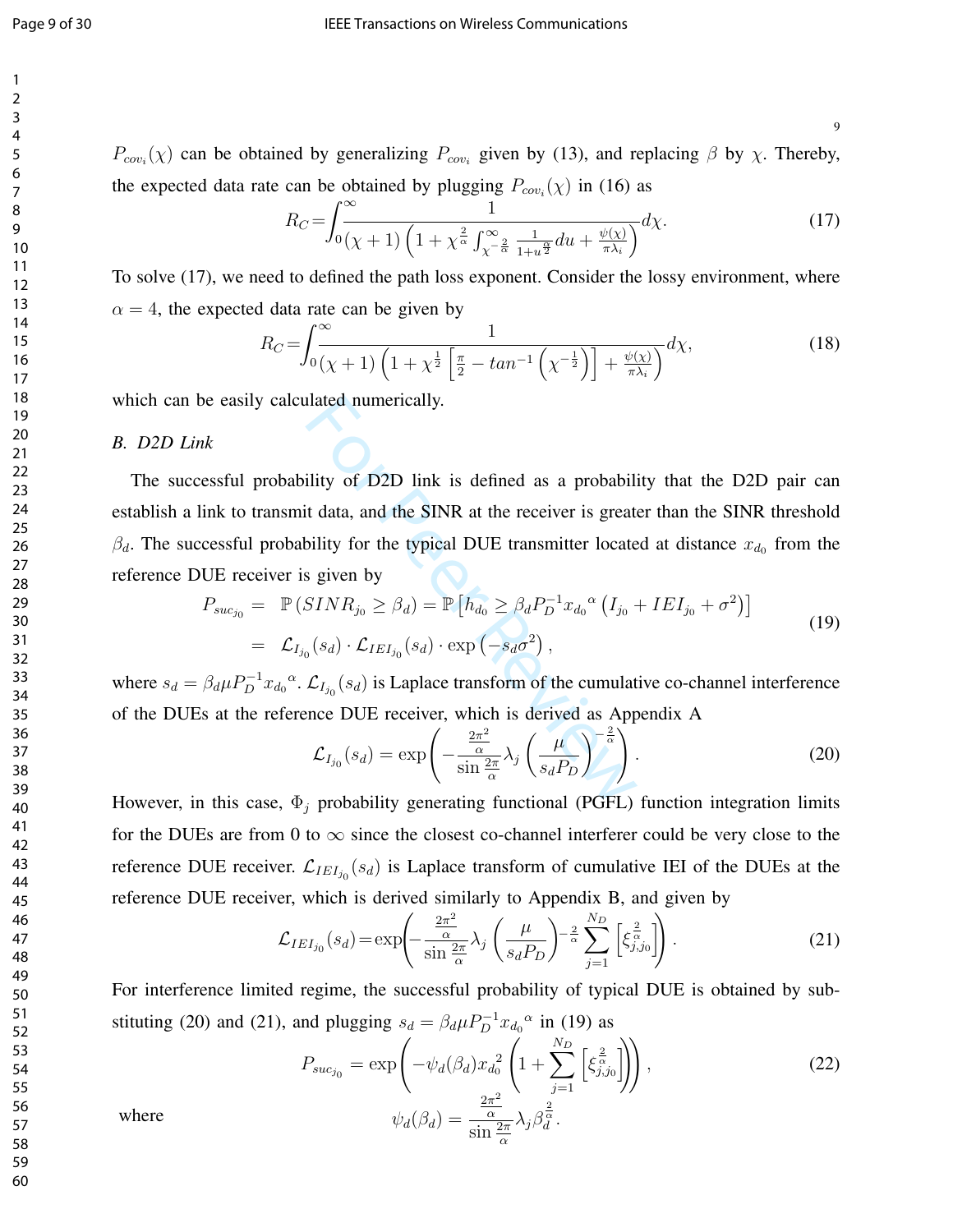The expected value of successful probability over the given DRBs can be calculated as

$$
\bar{P}_{suc} = \sum_{j=1}^{N_D} P_{suc_j} P_{r_d},
$$
\n(23)

where  $P_{r_d}$  is the probability of the jth DRB assigned to the typical DUE and given by  $P_{r_d} = \frac{1}{N_d}$  $\frac{1}{N_D},$ as the DRBs can be allocated to any DUE in the network.

The expected data rate of the typical DUE link can be defined as

$$
R_D = \int_0^\infty \mathbb{P}\left[ SINR_{j_0} \ge \chi_d \right] \frac{d\chi_d}{\chi_d + 1} = \int_0^\infty \frac{P_{suc_{j_0}}(\chi_d)}{\chi_d + 1} d\chi_d. \tag{24}
$$

 $P_{suc_{j_0}}(\chi_d)$  can be obtained by generalizing  $P_{suc_{j_0}}$  given by (22), and replacing  $\beta_d$  by  $\chi_d$ . Thereby, the data rate can be derived by plugging  $P_{suc_{j_0}}(\chi_d)$  in (24) as

$$
R_D = \int_0^\infty \frac{\exp\left(-\psi_d(\chi_d)x_{d_0}^2\left(1 + \sum_{j=1}^{N_D} \left[\xi_{j,j_0}^{\frac{2}{\alpha}}\right]\right)\right)}{(\chi_d + 1)}d\chi_d,
$$
 (25)

which also can be easily calculated numerically.

#### *C. IEI inter-cell and IEI intra-cell*

red by plugging  $P_{suc_{j_0}}(\chi_d)$  in (24) as<br>  $= \int_0^\infty \frac{\exp(-\psi_d(\chi_d)x_{d_0}^2(1 + \sum_{j=1}^{N_D} \left[\xi_{j,j_0}^{\frac{2}{\alpha}}\right]))}{(\chi_d + 1)}$ <br>
calculated numerically.<br> *intra-cell*<br>
impact on system performance, in this subset<br>
where the typical The IEI may have big impact on system performance, in this subsection, we study which IEI dominates the cellular link performance in each cell IEI intra-cell or IEI inter-cell, which are defined as the IEI within the typical cell and the IEI from other cells, respectively. The Laplace transform of the cumulative IEI of the DUEs at the reference BS  $\mathcal{L}_{IEI_i}(s)$  can be expressed in terms of Laplace transform of IEI intra-cell and IEI inter-cell and rewritten as

$$
\mathcal{L}_{IEI_i}(s) = \mathcal{L}^{(\mathcal{O})}{}_{IEI_i}(s). \mathcal{L}^{(\hat{\mathcal{O}})}{}_{IEI_i}(s), \tag{26}
$$

where  $\mathcal{L}^{(O)}_{IEI_i}(s)$  represents the Laplace transform of cumulative IEI of the DUEs at the reference BS within the typical cell, and  $\mathcal{L}^{(\hat{O})}_{IEI_i}(s)$  represents the Laplace transform of the cumulative IEI of the DUEs at the reference BS from other cells. By following the derivation in Appendix B, we get  $\mathcal{L}^{(O)}{}_{IEI_i}(s)$  and  $\mathcal{L}^{(O)}{}_{IEI_i}(s)$  as

$$
\mathcal{L}^{(O)}{}_{IEI_i}(s) = \exp\left(-2\pi\lambda_j \left(\frac{\mu}{sP_D}\right)^{-\frac{2}{\alpha}} \sum_{j=1}^{N_D} \left[\xi_{j,i}^{\frac{2}{\alpha}}\right] \int_0^{\Re} \frac{v}{1+v^{\alpha}} dv\right),\tag{27}
$$

and

$$
\mathcal{L}^{(\hat{\mathcal{O}})} E I_i(s) = \exp\left(-2\pi \lambda_j \left(\frac{\mu}{sP_D}\right)^{-\frac{2}{\alpha}} \sum_{j=1}^{N_D} \left[\xi_{j,i}^{\frac{2}{\alpha}}\right] \int_{\Re}^{\infty} \frac{v}{1+v^{\alpha}} dv\right),\tag{28}
$$

where integration limits of  $\Phi_j$  PGFL function are taken from 0 to  $\Re$  for IEI intra-cell, and from  $\Re$  to  $\infty$  for IEI inter-cell, where  $\Re$  is the typical cell radius. The coverage probability in terms of the IEI intra-cell and IEI inter-cell can be obtained by substituting (7) and (26), and plugging  $s = \beta \mu P_C^{-1} x^{\alpha(1-\epsilon)}$  in (6) and then in (5) as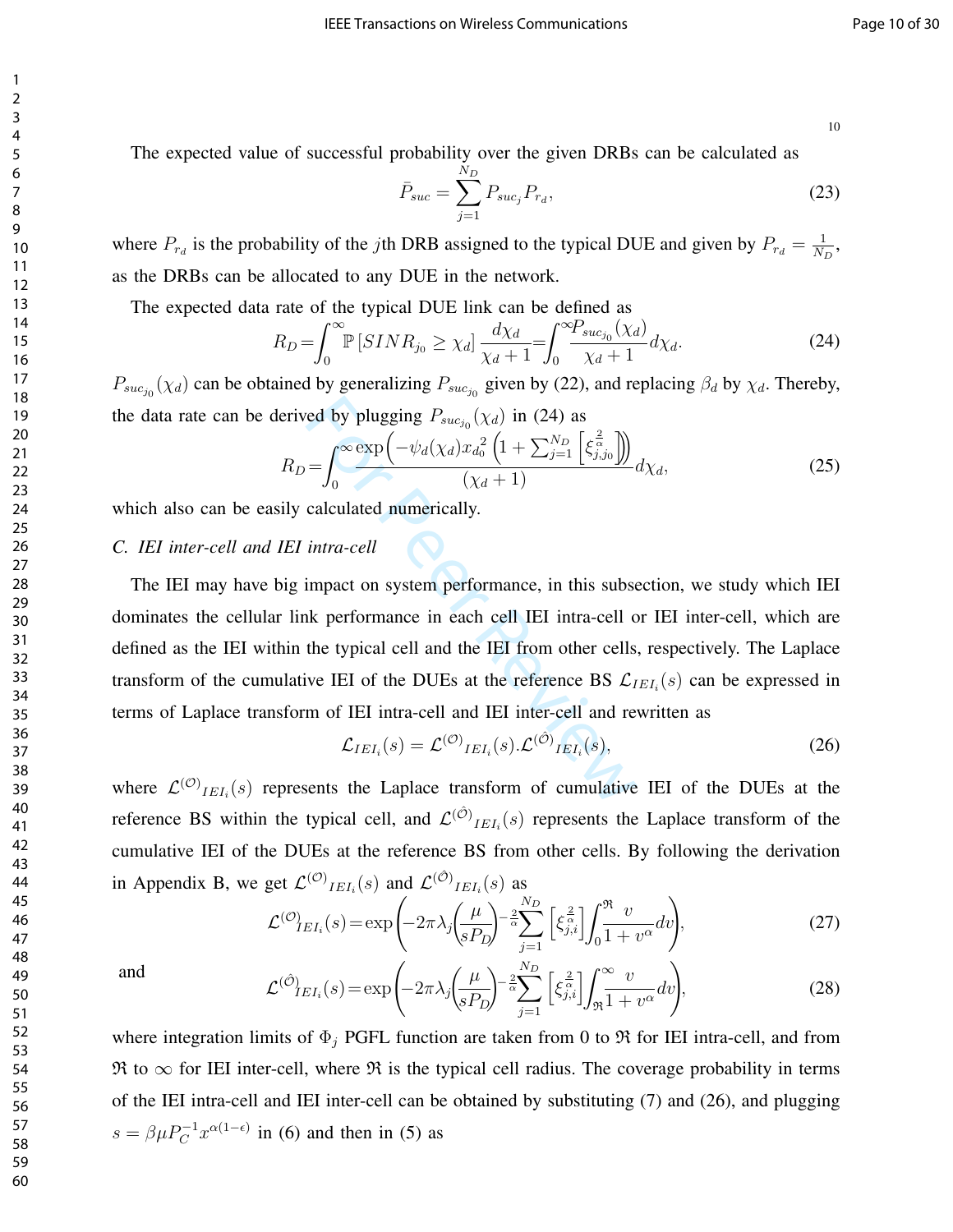$$
11\\
$$

$$
P_{cov} = \int_0^\infty 2\pi \lambda_i x_0 e^{-\pi \lambda_i x_0^2} \cdot \exp\left(-\pi \lambda_i \hat{\delta}(\beta, x_0, \epsilon)\right) \cdot \exp\left(-\pi x_0^{2(1-\epsilon)}\right) \cdot \exp\left(-\varsigma x_0^{2(1-\epsilon)}\right) \cdot \exp\left(-\varsigma x_0^{2(1-\epsilon)}\sigma^2\right) dx_0,
$$
\n
$$
\exp\left(-\beta \mu P_C^{-1} x_0^{\alpha(1-\epsilon)}\sigma^2\right) dx_0,
$$
\n(29)

where  $\varpi$  and  $\varsigma$  are the IEI intra-cell and IEI inter-cell terms given by

$$
\varpi = 2\pi \lambda_j \beta^{\frac{2}{\alpha}} \left(\frac{P_D}{P_C}\right)^{\frac{2}{\alpha}} \sum_{j=1}^{N_D} \left[\xi_{j,i}^{\frac{2}{\alpha}}\right] \left(\int_0^{\Re} \frac{v}{1+v^{\alpha}} dv\right),
$$
  

$$
\varsigma = 2\pi \lambda_j \beta^{\frac{2}{\alpha}} \left(\frac{P_D}{P_C}\right)^{\frac{2}{\alpha}} \sum_{j=1}^{N_D} \left[\xi_{j,i}^{\frac{2}{\alpha}}\right] \left(\int_{\Re}^{\infty} \frac{v}{1+v^{\alpha}} dv\right).
$$

and

By considering the special case ( $\sigma^2 = 0, \epsilon = 0$ ) as (13), we obtain the coverage probability in terms of IEI intra-cell and IEI inter-cell as

$$
P_{cov_i} = \frac{1}{1 + \beta^{\frac{2}{\alpha}} \int_{\beta^{-\frac{2}{\alpha}}}^{\infty} \frac{1}{1 + u^{\frac{\alpha}{2}}} du + \frac{\varpi + \varsigma}{\pi \lambda_i}}.
$$
(30)

#### *D. Expected DRB reuse factor*

ccial case ( $\sigma^2 = 0$ ,  $\epsilon = 0$ ) as (13), we obtai<br>and IEI inter-cell as<br> $P_{cov_i} = \frac{1}{1 + \beta^{\frac{2}{\alpha}} \int_{\beta - \frac{\alpha}{\alpha}}^{\infty} \frac{1}{1 + u^{\frac{\alpha}{2}}} du + \frac{\varpi + \varsigma}{\pi \lambda_i}}$ .<br>factor<br>lerive the optimal expected reuse factor of D<br>euse factor can In this subsection, we derive the optimal expected reuse factor of DRBs for each cell in terms of QoS parameters. The reuse factor can be defined as the number of DUEs can reuse each DRB within one cell.  $\lambda_j$  in (13) and (22) can be expressed in terms of  $r_d$  as

$$
\lambda_j = \frac{r_d}{\pi \mathfrak{R}^2} = \frac{16r_d \lambda}{\pi},\tag{31}
$$

where  $Re$  is the expected cell radius in the random networks, which is given by

$$
\mathfrak{R} = \frac{1}{4\sqrt{\lambda}}.\tag{32}
$$

CUE coverage probability threshold  $P_{cov^{th}}$  and DUE successful probability threshold  $P_{succ^{th}}$  are defined as QoS thresholds for CUEs and DUEs that guarantee reuse of DRBs without causing a harmful interference to cellular and D2D links.

For comparison sake, we consider IEI and no IEI case. In case the IEI is taken into account, the reuse of DRB affects both cellular link coverage probability and D2D link successful probability, adversely. Thus, we derive optimal  $r_d$  that maximizes the coverage probability and the successful probability in (13) and (22), and fulfills the QoS thresholds requirements as follows

$$
\text{minimize} \quad r_d \tag{33}
$$

subject to 
$$
\frac{1}{1 + \beta^{\frac{2}{\alpha}} \int_{\beta - \frac{2}{\alpha}}^{\infty} \frac{1}{1 + u^{\frac{\alpha}{2}}} du + \hat{\psi}r_d} \ge P_{cov^{th}}
$$
(33a)

$$
\exp\left(-\hat{\psi}_d r_d\right) \ge P_{suct^h},\tag{33b}
$$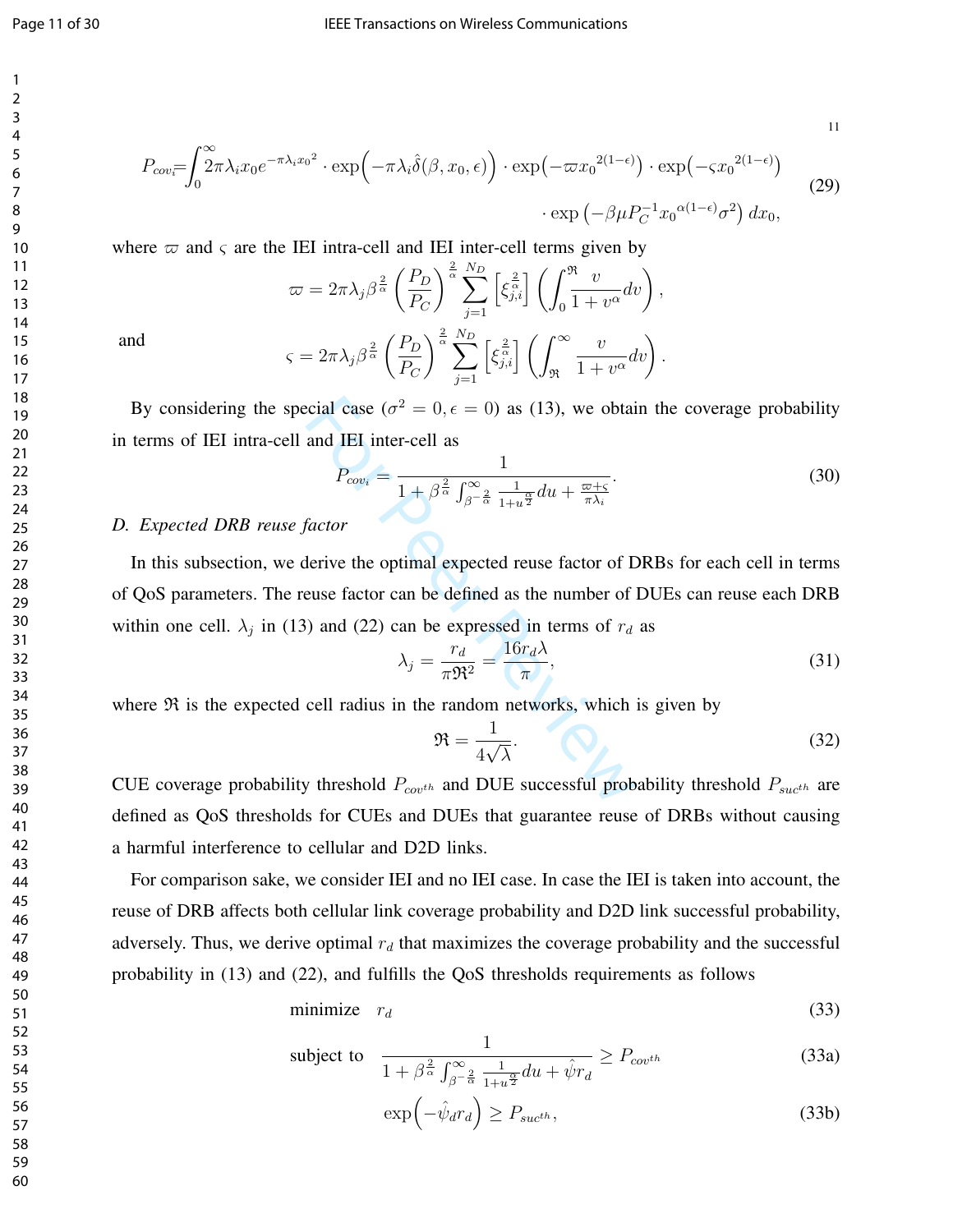where

$$
\hat{\psi} = \frac{\frac{32}{\alpha}}{\sin \frac{2\pi}{\alpha}} \beta^{\frac{2}{\alpha}} \left(\frac{P_D}{P_C}\right)^{\frac{2}{\alpha}} \sum_{j=1}^{N_D} \left[\xi_{j,i}^{\frac{2}{\alpha}}\right],
$$
\n
$$
q = \frac{\frac{32\pi}{\alpha}}{\sin \frac{2\pi}{\alpha}} \lambda \beta_d^{\frac{2}{\alpha}} x_{d_0}^2 \left(1 + \sum_{j=1}^{N_D} \left[\xi_{j,j_0}^{\frac{2}{\alpha}}\right]\right).
$$

and

From (33a) and (33b), we can find optimal expected reuse factor for IEI case as

α  $\sin \frac{2\pi}{\alpha}$ 

 $\hat{\psi}_d =$ 

$$
r_d^* = \min\left\{\frac{(P_{cov^{th}})^{-1} - \beta^{\frac{2}{\alpha}} \int_{\beta-\frac{2}{\alpha}}^{\infty} \frac{1}{1+u^{\frac{\alpha}{2}}} du - 1}{\hat{\psi}}, \frac{-\ln(P_{succ^{th}})}{\hat{\psi}_d}\right\}.
$$
(34)

 $j=1$ 

.

 $1 + \sum$ 

y, adversely. Thus, we find the optimal reuse<br>tty in (22), where the DUEs can reuse the l<br>lity satisfies the threshold given by  $P_{suc^{th}-r}$ <br>e let  $\xi_{j,j0} = 0$  in (22) and derive the  $r_{d-noIE}$ <br>inimize  $r_{d-noIE}$ <br>injunize  $r_{d$ For no IEI case, the IEI is not taken into account, the reuse of DRBs affects only the D2D link successful probability, adversely. Thus, we find the optimal reuse factor that maximizes the DUE successful probability in (22), where the DUEs can reuse the DRB on condition that the DUEs successful probability satisfies the threshold given by  $P_{such-no IEI}$ . Since, the DUEs do not experience the IEI, we let  $\xi_{j,j0} = 0$  in (22) and derive the  $r_{d-no|IEI}$  that satisfies the required

 $P_{\mathit{such-no\,IEI}}$  as

$$
\text{minimize} \quad r_{d-noIEI} \tag{35}
$$

subject to 
$$
\exp\left(-\tilde{\psi}_d r_{d-no\,IEI}\right) \ge P_{suc^{th}-no\,IEI},\tag{35a}
$$

where

$$
\tilde{\psi}_d = \frac{\frac{32\pi}{\alpha}}{\sin\frac{2\pi}{\alpha}} \lambda \beta_d^{\frac{2}{\alpha}} x_{d_0}^2.
$$
\n(36)

The optimal expected reuse factor for no IEI case is derived as

$$
r_{d-no\,IEI}^* = \frac{-\ln\left(P_{suct-h-o\,IEI}\right)}{\tilde{\psi}_d}.\tag{37}
$$

#### IV. IEI MITIGATION

From subsection A in the results section, the IEI impact on the cellular links is more severe than the D2D links. Thus, this work focuses on the IEI impact on cellular link and propose methods to mitigate this effect. Henceforth, the IEI denotes the IEI impact on the cellular link. The main parameters that can control the IEI are DUE density, DUEs locations, and DUEs transmission power. Hence, we propose two mitigation methods: the DDB strategy and the OPA algorithm. The formal one controls DUE density and DUEs locations that use the adjacent DRBs to the CRBs and the second method controls the DUEs transmission power.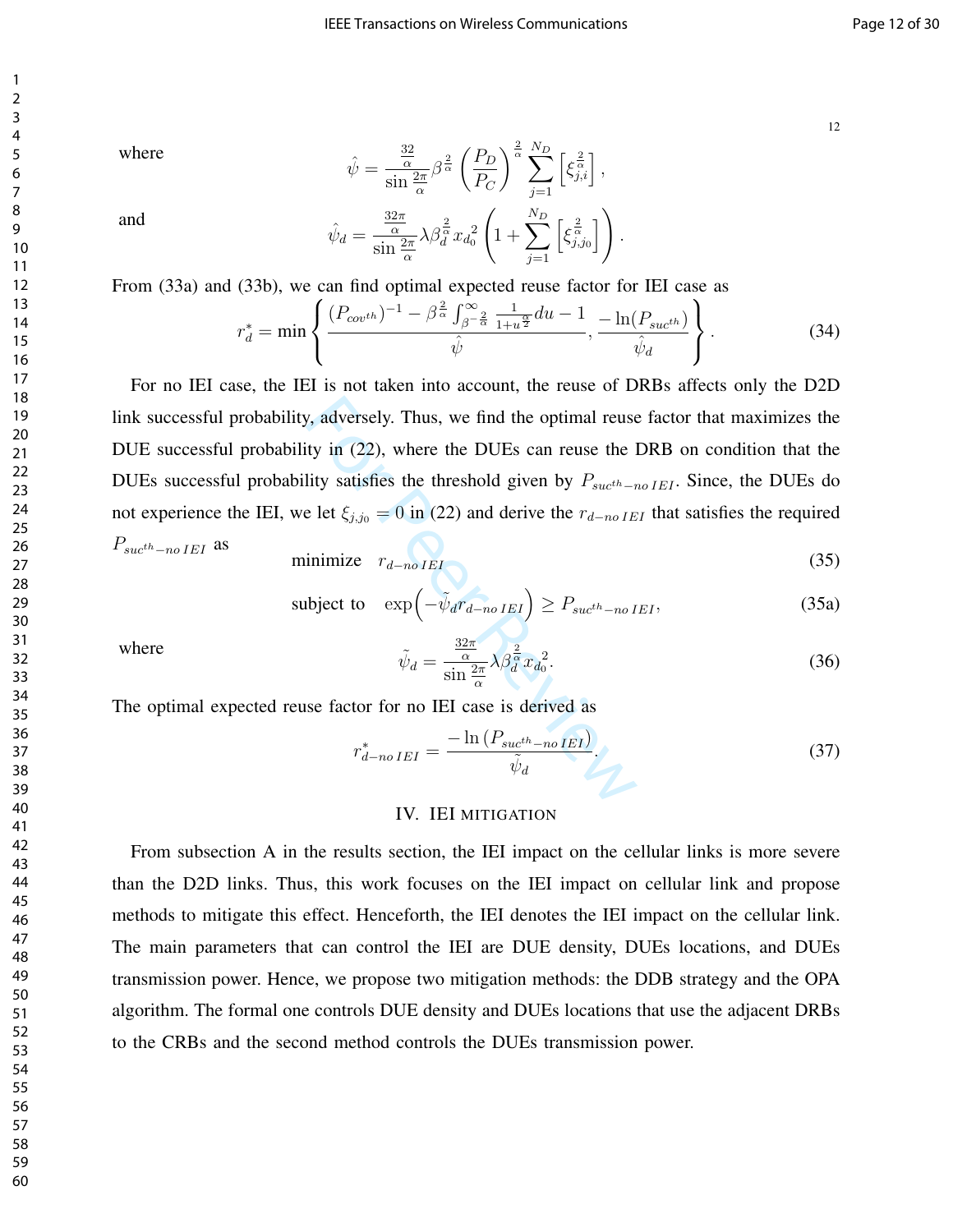



#### *A. Distance-density based (DDB) strategy*

Based on the fact that the nearest DRBs cause more IEI [8], it is expected that the IEI can be mitigated if the number of DUEs use the DRBs located next to the CRBs is controlled and also if these DUEs are located far from the serving BS. Accordingly, we define the protection band, where the number and location of DUEs that use the DRBs in this band are controlled by the BS. In this section, we remodel and re-analyse the system, and evaluate the network performance in terms of the new DRBs groups setting. Then, we find the optimal DRBs groups setting, which maximizes the cellular link coverage probability and guarantees serving the required number of DUEs within one cell.

Fig. 3-A shows the DDB frequency resources structure in each  $t$ , where  $G_1$  and  $G_2$  denote the protection and typical bands DRBs, respectively.  $N_{D_1}$  and  $N_{D_2}$  represent the number of DRBs in  $G_1$  and  $G_2$ , where  $N_D = N_{D_1} + N_{D_2}$ , and

 $j_1 \in \{1, 2, \cdots, N_{D_1}\}$  and  $j_2 \in \{1, 2, \cdots, N_{D_2}\}$ .

In typical band, the DUEs locations are modelled as PPP  $\Phi_j$  with density  $\lambda_j$ . Meanwhile, in protection band, the DUE density and DUEs locations are modelled in terms of reduction factor  $\rho$  (to control DUE density) and exclusion distance  $\tau$  (to control DUEs locations from the serving BS), where  $\rho$  is the density control parameter and  $\tau$  is the radius of the exclusion area, in which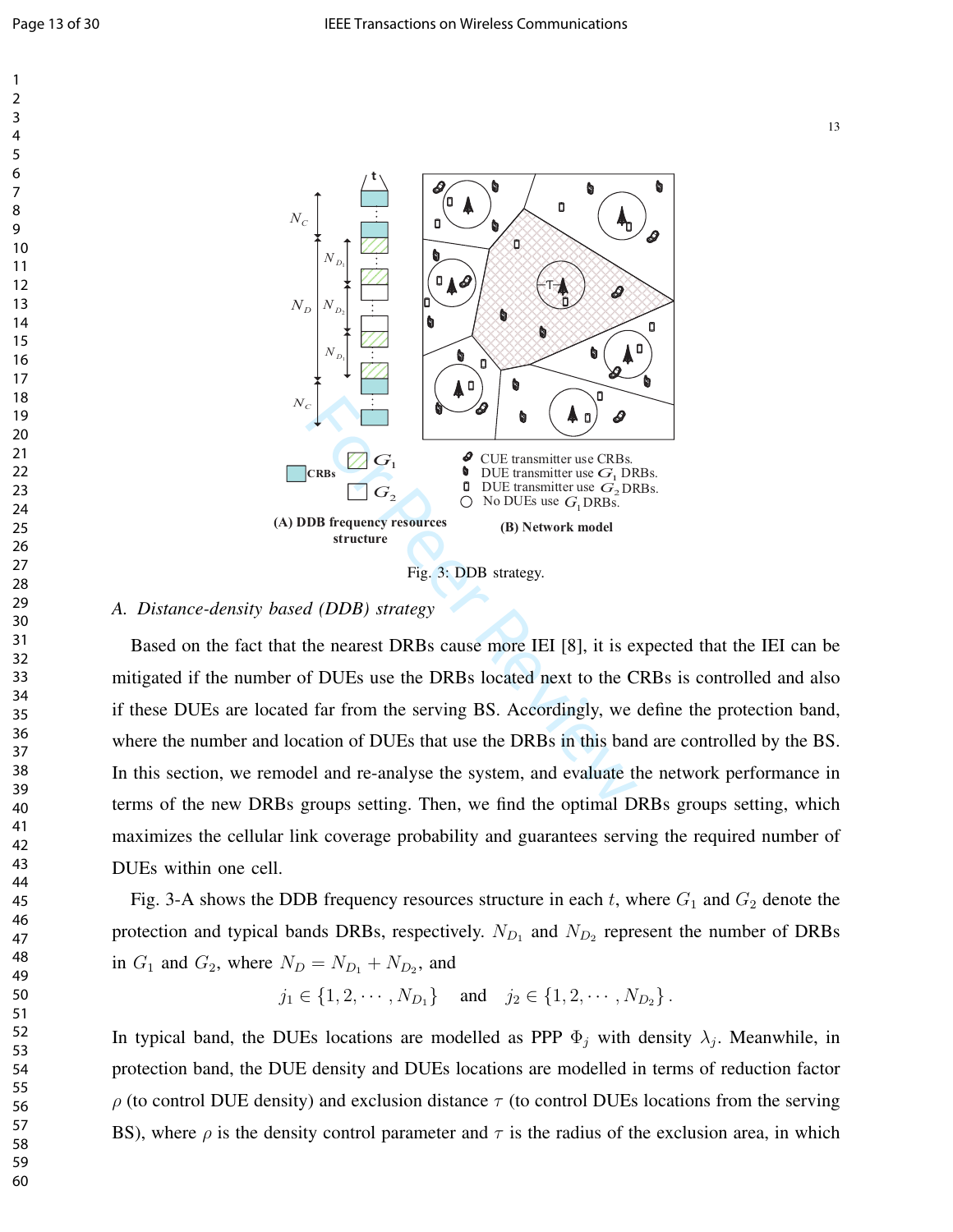the  $G_1$  DRBs are only assigned to the DUEs located beyond this distance in each cell.

ations of the holes (BSs), which are centeres<br>
is  $\hat{\Phi}_j$  with density  $\rho \lambda_j e^{-\pi \lambda \tau^2}$ . By PHP, we<br>
ed beyond distance  $\tau$  from the BS. Accordin<br>
y  $\rho \lambda_j e^{-\pi \lambda \tau^2}$  for the DUEs use  $G_1$  DRBs, a<br>
note this strateg To remodel the DUEs that use the protection band DRBs in the network, we use random thinning operation and PHP [18]. By thinning, the DUEs of  $\Phi_i$  process are retained with probability  $\rho$  to form a new point process  $\bar{\Phi}_j$  with density  $\rho \lambda_j$ , where  $\rho$  can take value in the range [0,1]. Thus, we can control the DUE density of the DUEs that use  $G_1$  DRBs. Further, we model the DUEs locations in  $G_1$  that locate beyond the exclusion distance  $\tau$  in terms of  $\bar{\Phi}_j$  by using a PHP as shown in Fig. 3-B. The PHP is defined in terms of two independent homogeneous PPPs  $\bar{\Phi}_j$  and  $\Phi$ , where  $\bar{\Phi}_j$  represents a PPP from which the holes are carved out and  $\Phi$  represents the locations of the holes (BSs), which are centered by the BSs and have  $\tau$ radius. The result process is  $\hat{\Phi}_j$  with density  $\rho \lambda_j e^{-\pi \lambda \tau^2}$ . By PHP, we allocate the  $G_1$  DRBs to the DUEs that only located beyond distance  $\tau$  from the BS. Accordingly, we have two different processes:  $\hat{\Phi}_j$  with density  $\rho \lambda_j e^{-\pi \lambda \tau^2}$  for the DUEs use  $G_1$  DRBs, and  $\Phi_j$  with density  $\lambda_j$  for the DUEs use  $G_2$  DRBs.

For simplicity, we denote this strategy as  $(\hat{s})$  in the derivation. The conditional coverage probability in  $(6)$  for this case can be given by

$$
p_i^{(\hat{s})} = \mathcal{L}_{I_i}(s) \cdot \mathcal{L}_{IEI_{G_1,i}}^{(\hat{s})}(s) \cdot \mathcal{L}_{IEI_{G_2,i}}^{(\hat{s})}(s) \cdot \exp(-s\sigma^2) , \qquad (38)
$$

where  $\mathcal{L}_{IE}^{(\hat{s})}$  $\frac{(\hat{s})}{IEI_{G_1,i}}(s)$  and  $\mathcal{L}^{(\hat{s})}_{IE}$  $\prod_{IEI_{G_2,i}}^{(s)}(s)$  are the Laplace transform of cumulative IEI of the DUEs that use  $G_1$  DRBs and  $G_2$  DRBs, respectively, which are given by

$$
\mathcal{L}_{IEI_{G_1,i}}^{(\hat{s})}(s) = \exp\left(-\rho e^{-\pi\lambda\tau^2} \psi_1(\beta) x_0^{2(1-\epsilon)}\right),
$$
  
and  

$$
\mathcal{L}_{IEI_{G_2,i}}^{(\hat{s})}(s) = \exp\left(-\psi_2(\beta) x_0^{2(1-\epsilon)}\right),
$$

 $P_C$ 

where  
\n
$$
\psi_1(\beta) = \frac{\frac{2\pi^2}{\alpha}}{\sin\frac{2\pi}{\alpha}} \lambda_j \beta^{\frac{2}{\alpha}} \left(\frac{P_D}{P_C}\right)^{\frac{2}{\alpha}} \sum_{\substack{j_1=1 \ j_2=1}}^{N_{D_1}} \xi_{j_1,i}^{\frac{2}{\alpha}},
$$
\nand  
\n
$$
\psi_2(\beta) = \frac{\frac{2\pi^2}{\alpha}}{\sin\frac{2\pi}{\alpha}} \lambda_j \beta^{\frac{2}{\alpha}} \left(\frac{P_D}{P}\right)^{\frac{2}{\alpha}} \sum_{\substack{j_1=1 \ j_2 \ j_1 \neq i}}^{N_{D_1}} \xi_{j_2,i}^{\frac{2}{\alpha}}.
$$
\n(40)

 $\xi_{j_2,i}^{\frac{2}{\alpha}}$ . (40)

 $j_2=1$ 

The CUE coverage probability for the proposed strategy is obtained as

α  $\sin \frac{2\pi}{\alpha}$ 

$$
P_{cov_i}^{(\hat{s})} = \int_0^\infty 2\pi \lambda_i x_0 e^{-\pi \lambda_i x_0^2} \cdot \exp(-\pi \lambda_i \varrho(\beta, x_0, \epsilon)) \cdot \exp\left(-\rho e^{-\pi \lambda \tau^2} \psi_1(\beta) x_0^{2(1-\epsilon)}\right)
$$
  
 
$$
\cdot \exp\left(-\psi_2(\beta) x_0^{2(1-\epsilon)}\right) \cdot \exp\left(-\beta \mu P_C^{-1} x_0^{\alpha(1-\epsilon)} \sigma^2\right) dx_0.
$$
 (41)

The closed-form expression of CUE coverage probability at ith CRB is derived under the proposed strategy, where  $\epsilon = 0$  and  $\sigma^2 = 0$  as follows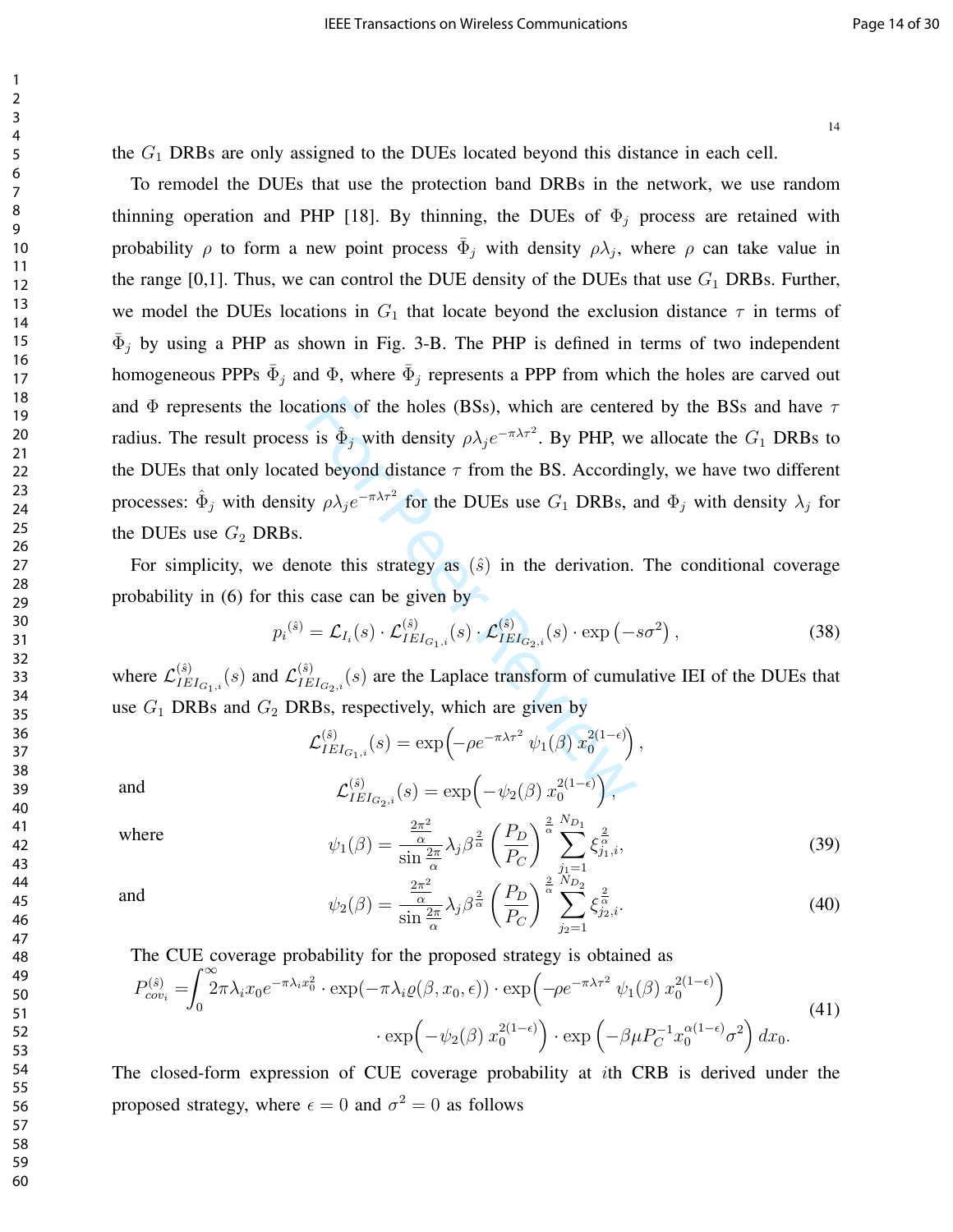15

 $(44)$ 

$$
P_{cov_i}^{(\hat{s})} = \frac{1}{1 + \beta^{\frac{2}{\alpha}} \int_{\beta^{-\frac{2}{\alpha}}}^{\infty} \frac{1}{1 + u^{\frac{\alpha}{2}}} du + \frac{\rho e^{-\pi \lambda \tau^2} \psi_1(\beta) + \psi_2(\beta)}{\pi \lambda_i}}.
$$
(42)

Also, the expected data rate for this strategy can be derived and given by

$$
R_C^{(\hat{s})} = \int_0^\infty \frac{P_{cov_i}^{(\hat{s})}(\chi)}{\chi + 1} d\chi = \int_0^\infty \frac{1}{(\chi + 1) \left(1 + \beta \frac{2}{\alpha} \int_{\beta - \frac{2}{\alpha}}^\infty \frac{1}{1 + u^{\frac{\alpha}{2}}} du + \Psi(\chi)\right)} d\chi,\tag{43}
$$
  
where 
$$
\Psi(\chi) = \frac{\rho e^{-\pi \lambda \tau^2} \psi_1(\chi) + \psi_2(\chi)}{\chi}.
$$

 $\pi\lambda_i$ 

To solve (43), we consider a lossy environment, where the path loss exponent  $\alpha = 4$ , we get

$$
R_C^{(\hat{s})} = \int_{0}^{\infty} \frac{1}{(\chi + 1) \left(1 + \beta^{\frac{1}{2}} \left[\frac{\pi}{2} - \tan^{-1} \left(\beta^{-\frac{1}{2}}\right)\right] + \Psi(\chi)\right)} d\chi.
$$
 (45)

Similarly for D2D side, the successful probability and the data rate are derived and given by

$$
P_{suc_{j_0}}^{(\hat{s})} = \exp(-\psi_d(\beta_d)x_{d_0}^2 \eta) , \qquad (46)
$$

and  $R$ 

$$
R_D^{(\hat{s})} = \int_0^\infty \frac{\exp(-\psi_d(\chi_d)x_d^2\eta)}{(\chi_d + 1)} d\chi_d,\tag{47}
$$

where

$$
\eta = 1 + \rho e^{-\pi \lambda \tau^2} \sum_{j_1=1}^{N_{D_1}} \left[ \xi_{j_1, j_0}^{\frac{2}{\alpha}} \right] + \sum_{j_2=1}^{N_{D_2}} \left[ \xi_{j_2, j_0}^{\frac{2}{\alpha}} \right]. \tag{48}
$$

 $\int_{0}^{\infty} \sqrt{(x+1)\left(1+\beta^{\frac{1}{2}}\left[\frac{\pi}{2}-\tan^{-1}\left(\beta^{-\frac{1}{2}}\right)\right]+\Psi}\right)}$ , the successful probability and the data rate<br>  $P_{suc_{j_0}}^{(\hat{s})} = \exp\left(-\psi_d(\beta_d)x_d^2\eta\right)$ ,<br>  $R_D^{(\hat{s})} = \int_0^{\infty} \frac{\exp(-\psi_d(\chi_d)x_d^2\eta)}{(\chi_d+1)}d\chi_d$ ,<br>  $\eta = 1 + \rho e^{-\pi\$ Since the BS controls the number and location of DUEs in the protection band, thus the expected reuse factor of the protection band DRBs is denoted by  $r_{d-DDB}$  and can be found in terms of  $r_d$  as  $r_{d-DDB} = |\rho e^{-\pi \lambda \tau^2} r_d|$ , (49)

where  $\vert . \vert$  is the round down function.

Clearly, in this strategy, the total DUEs that can be served at each time slot can be reduced. To evaluate this reduction, we define a reduction percentage of the DUEs as a DDB strategy trade-off metric and derive it by calculating the number of DUEs that can be served for each case, when this strategy is employed and not employed. As a result, the reduction percentage is expressed by  $\theta =$  $N_D - \left( \rho e^{-\pi \lambda \tau^2} N_{D_1} + N_{D_2} \right)$  $\frac{1}{N_D} \times 100\%.$  (50)

The DDB strategy defines a protection band to mitigate IEI. The main question is how to determine the optimal protection band size (DRBs groups setting) that maximizes the CUE coverage probability in (42)? Intuitively, the maximum coverage probability can be achieved when the DRBs are not used by any DUEs, where 
$$
(\rho = 0, N_{D_1} = N_D)
$$
. For the efficient use of DRBs and to serve as much DUEs in each time slot, this is not an option. For this reason, we define  $\rho$  and the reduction percentage threshold  $\theta_{th}$  as the QoS system parameters, where  $\rho$  is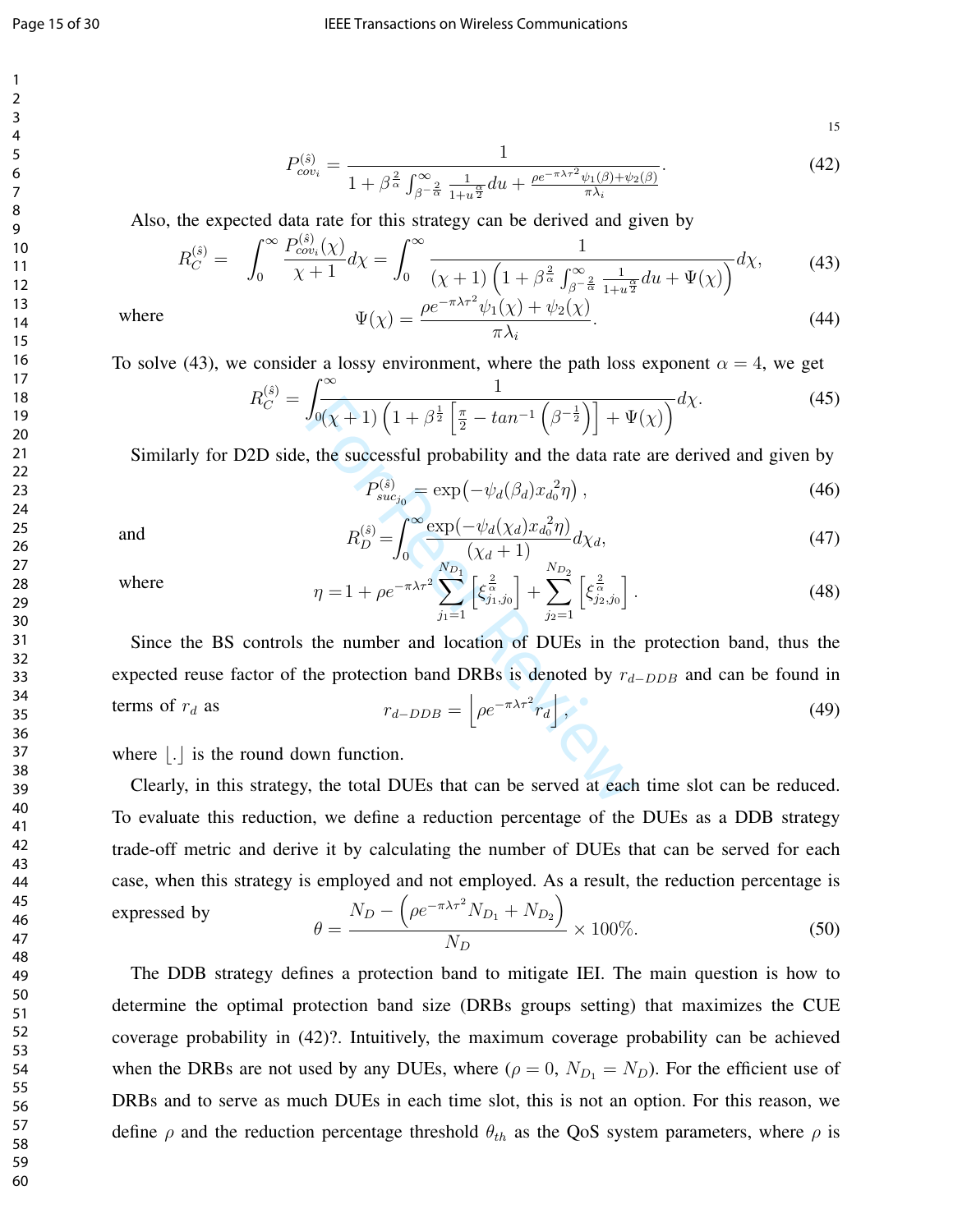selected to guarantee the efficient use of DRBs, and  $\theta_{th}$  is the permitted reduction percentage that guarantees  $N_{DUEs} = \theta_{th} \times r_d \times N_D$  DUEs can be served in one time slot t. The BS sets  $N_{DUEs}$  value according to: the number of DUEs requests in each time slot, and the system priorities of serving the DUEs or providing better QoS to the CUEs.

The BS finds the optimal protection band that maximizes the CUE coverage probability in (42) for a given reduction factor  $\rho$ , so as the reduction percentage  $\theta$  does not exceed the given  $\theta_{th}$  as follows. (42) is maximized by minimizing the third term in the dominator as

$$
\underset{N_{D_1}}{\text{minimize}} \quad \frac{\rho e^{-\pi \lambda \tau^2} \psi_1(\beta) + \psi_2(\beta)}{\pi \lambda_i} \tag{51}
$$

$$
\text{subject to} \quad \frac{N_D - (\rho N_{D_1} + N_{D_2})}{N_D} \le \theta_{th} \tag{51a}
$$

$$
1 \le N_{D_1} \le N_D. \tag{51b}
$$

W<sub>D<sub>1</sub></sub>  $\pi \lambda_i$ <br>
subject to  $\frac{N_D - (\rho N_{D_1} + N_{D_2})}{N_D} \le \theta_{th}$ <br>  $1 \le N_{D_1} \le N_D$ .<br>
oper limit of a summation operator in (39) a<br>
or the given DRBs groups setting  $N_{D_1}$  and<br>
he problem can be rewritten as<br>
minimize  $\rho$ <br> Since the  $N_{D_1}$  is the upper limit of a summation operator in (39) and (40), thus it is tractable to derive the optimal  $\rho^*$  for the given DRBs groups setting  $N_{D_1}$  and then find the optimal  $N_{D_1}^*$ in terms of derived  $\rho^*$ . The problem can be rewritten as

$$
\text{minimize} \quad \rho \tag{52}
$$

subject to 
$$
\frac{N_D - (\rho N_{D_1} + N_{D_2})}{N_D} \le \theta_{th}
$$
 (52a)

$$
0 \le \rho \le 1. \tag{52b}
$$

Worth noting that  $\tau$  in (42) is discarded and substituted by  $\tau = 0$ , because from the results (see Fig. 8 in the results section), we notice the exclusion distance  $\tau$  does not help to improve the CUE performance.

To solve (52), we use the Lagrangian multipliers method and find the Lagrangian function as

$$
\mathfrak{L}(\rho, \lambda_1, \lambda_2, \lambda_3) = \rho + \lambda_1 \left( \frac{N_D - (\rho N_{D_1} + N_{D_2})}{N_D} - \theta_{th} \right) + \lambda_2 (\rho - 1) - \lambda_3 \rho, \tag{53}
$$

where  $\lambda_1$ ,  $\lambda_2$ ,  $\lambda_3$ , and  $\lambda_4$  are the Lagrangian multipliers. The gradients of Lagrangian function vanish at  $\rho^*$ , so we find partial derivations with respect of each variable  $\rho$ ,  $\lambda_1$ ,  $\lambda_2$ , and  $\lambda_3$  as

$$
\frac{\partial \mathfrak{L}(\rho^*, \lambda_1^*, \lambda_2^*, \lambda_3^*)}{\partial \rho} = 1 - \frac{N_{D_1}}{N_D} \lambda_1^* + \lambda_2^* - \lambda_3^* = 0,\tag{54}
$$

$$
\frac{\partial \mathfrak{L}(\rho^*, \lambda_1^*, \lambda_2^*, \lambda_3^*)}{\partial \lambda_1} = \frac{N_D - (\rho^* N_{D_1} + N_{D_2})}{N_D} - \theta_{th} = 0,\tag{55}
$$

$$
\frac{\partial \mathfrak{L}(\rho^*, \lambda_1^*, \lambda_2^*, \lambda_3^*)}{\partial \lambda_2} = \rho^* - 1 = 0,
$$
\n(56)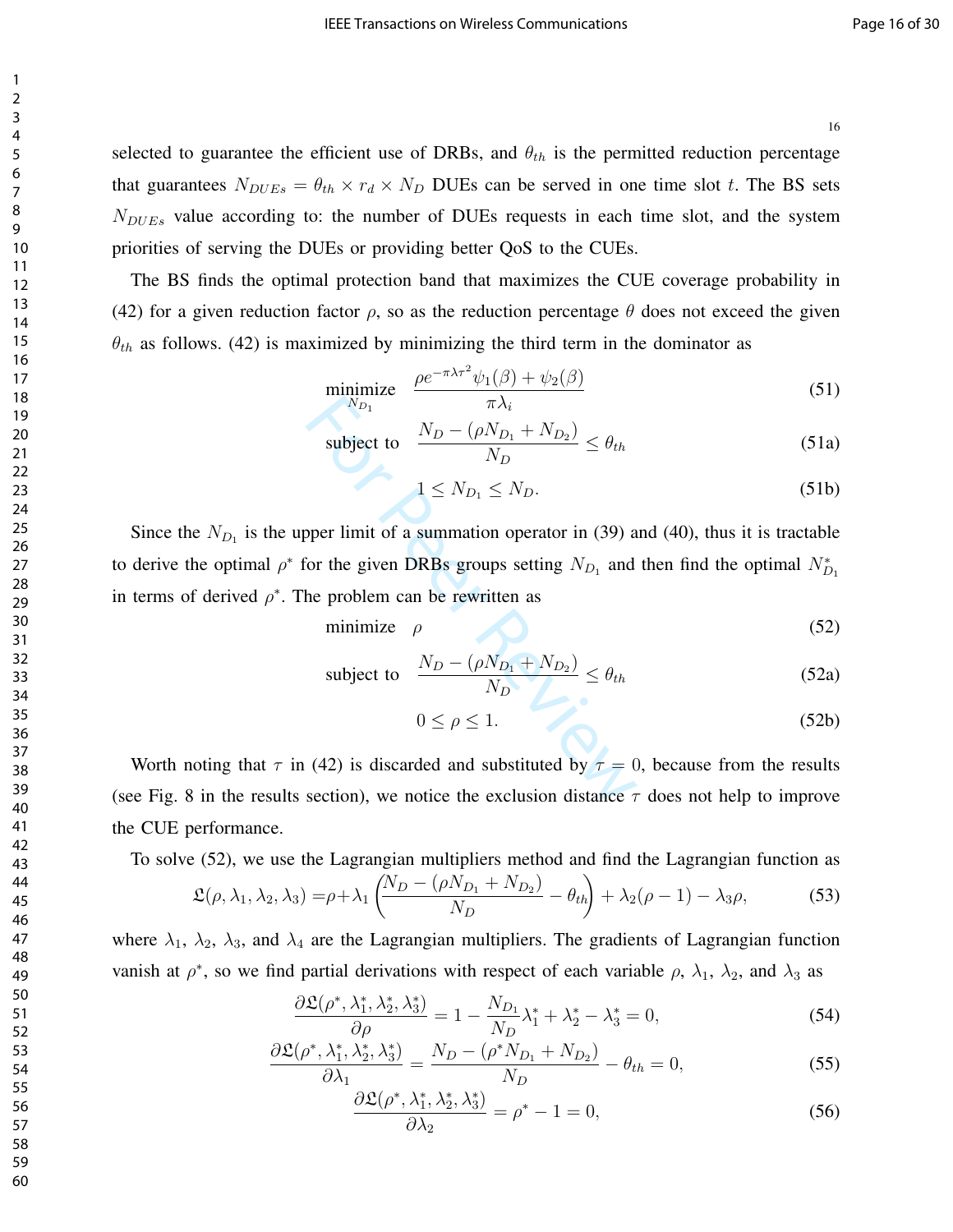$$
\frac{\partial \mathfrak{L}(\rho^*, \lambda_1^*, \lambda_2^*, \lambda_3^*)}{\partial \lambda_3} = -\rho^* = 0.
$$
\n(57)

From (55), we can find  $\rho^*$  as

$$
\rho^* = \frac{N_D - N_{D_2} - N_D \theta_{th}}{N_{D_1}},\tag{58}
$$

where  $\rho^* = 1$  in (56) is not the minimum value among the derived optimal solutions. Further, for the sake of spectrum efficiency,  $\rho^* = 0$  in (57) is discarded. Thus, from (58), the optimal DRB setting can be obtained as

$$
N_{D_1}^* = \frac{N_D \theta_{th}}{1 - \rho} \quad \text{where} \quad 0 < \rho < 1. \tag{59}
$$

From (59), if we let  $N_{D_1} = N_D$ , we obtain maximum reduction can be achieved for a given  $\rho$  $\theta_{max} = 1 - \rho.$  (60)

 $\theta_{max} = 1 - \rho$ .<br>
at the center DUEs cause an interference hig<br>
anged by increasing order of the BS interference<br>
allocated in (59), the  $(r_{d-DDB} \times N_D)$ <br>
re allocated to  $G_1$  band. The  $(r_d \times N_{D_2})$ <br>
e allocated to  $G_2$  band To leverage the fact that the center DUEs cause an interference higher than the edge DUEs to the BS, the DUEs are arranged by increasing order of the BS interference level. By exploiting the optimal protection band size derived in (59), the  $(r_{d-DDB} \times N_{D_1})$  DUEs cause the lowest interference to the BS are allocated to  $G_1$  band. The  $(r_d \times N_{D_2})$  DUEs cause the highest interference to the BS are allocated to  $G_2$  band. This frequency resources allocation mitigates the IEI. Thereafter, the DUEs allocated for each band  $G_1$  and  $G_2$  could be distributed by using the traditional resource allocation methods.

#### *B. Optimal power allocation (OPA) algorithm for DUEs*

From subsection A in the results section, the IEI intra-cell dominates the IEI inter-cell in high dense D2D-enabled cellular network. Thus, eliminating IEI intra-cell within one cell can diminish significantly the total IEI impact in the network. Therefore, the OPA algorithm is proposed to mitigate the IEI intra-cell using the fact that by controlling the DUEs transmission power within one cell, the IEI impact can be effectively controlled. This method can eliminate the IEI intra-cell because the BS can only control and allocate power to the DUEs within the cell. The optimal power allocation is performed for the DUEs that maximizes the DUEs sum rate and satisfies the required constraint in order to mitigate the IEI from the DUEs to the cellular links as

$$
\underset{\mathbf{p}}{\text{maximize}} \quad \sum_{j=1}^{N_D} \sum_{\mathfrak{d}=1}^{r_j} R_{\mathfrak{d}}^j(\mathbf{P}) \tag{61}
$$

subject to  $P_0^j \le P_{max}$ ,  $\forall \mathfrak{d}$  and  $\forall j$  (61a)

$$
\sum_{\mathfrak{d}=1}^{r_j} P_{\mathfrak{d}}^j H_{\mathfrak{d},BS}^j \le I_{th}, \forall j.
$$
 (61b)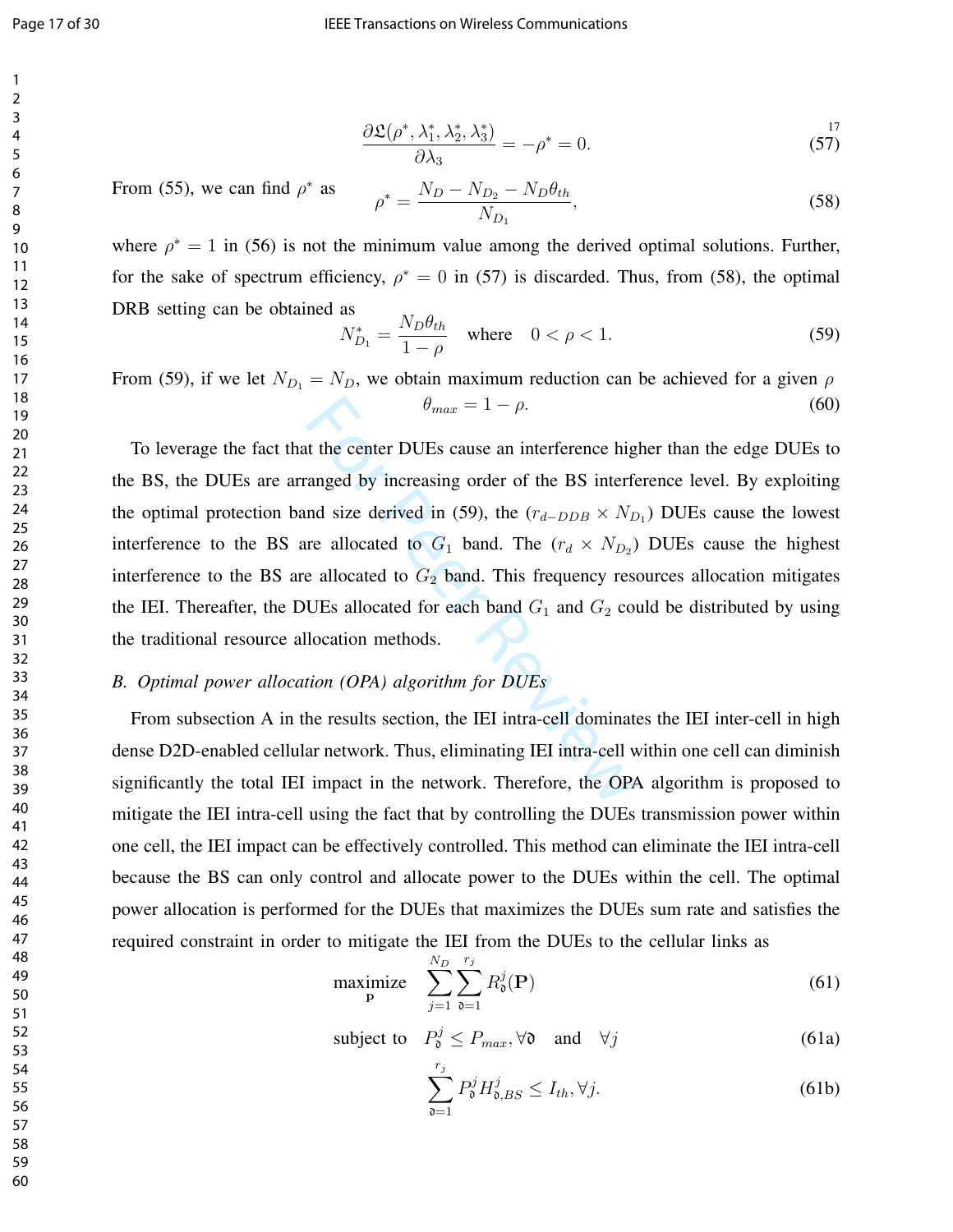Finally, constraint (61b) guarantees the inter<br>ven threshold  $I_{th}$ .  $H_{0,BS}^j$  denotes the chan<br>and the BS, where  $H_{0,BS}^j = h_{0,BS}x_0^{-\alpha}$ .  $I_{th}$ <br>RB at the BS which controls the IEI from t<br>nceforth, the lower and upper The objective function (61) is the DUEs sum rate within the cell, where p denotes the transmission power profile vector for DUEs,  $R_0^j$  is the data rate for 0th DUE that uses jth DRB, and  $r_j$  is number of DUEs that can reuse jth DRB, which is defined in the frequency resources allocation stage for each DRB. It is assumed that the spectrum allocation has been performed before the power allocation, where DRBs are allocated to subset of distant pairs that generates low interference to each others. Further, constraint (61a) guarantees that the transmit power for each DUE is less than or equal to the maximum limit, where  $P_0^j$  is the 0th DUE transmission power that uses jth DRB,  $P_{max}$  is the maximum transmit power of the DUEs,  $\mathfrak{d} \in \{1, 2, \cdots, r_j\}$ , and  $j \in \{1, 2, \dots, N_D\}$ . Finally, constraint (61b) guarantees the interference from the DUEs at the BS is less than a given threshold  $I_{th}$ .  $H_{\mathfrak{d},BS}^j$  denotes the channel gain between the oth DUE that uses jth DRB and the BS, where  $H_{\mathfrak{d},BS}^j = h_{\mathfrak{d},BS} x_{\mathfrak{d}}^{-\alpha}$ .  $I_{th}$  is the maximum allowed interference from each DRB at the BS which controls the IEI from the DUEs. For notation clarity, henceforth, the lower and upper symbols of rate  $R$ , power  $P$ , co-channel interference  $I$ , and  $IEI$  indicate the DUE identity and the DRB used by this DUE, respectively. Also, for channels notations, the upper symbol is the same as later, however, the lower symbol indicates that, for instance, channel  $H_{\mathfrak{d},BS}$  is between 0th DUE transmitter and BS receiver. The data rate for  $\mathfrak{d}_0$ th DUE that uses  $j_0$ th DRB can be written as  $R^{j_0}_{\mathfrak{d}_0}(\mathbf{p}) = \ln \Bigg( 1 +$  $P_{\mathfrak{d}_0}^{j_0} H_{\mathfrak{d}_0,\mathfrak{d}_0}^{j_0}$  $I^{j_0}_{\mathfrak{d}_0}+IEI^{j_0}_{\mathfrak{d}_0}+\sigma^2$ where  $j_0$  $\stackrel{\jmath_0}{\mathfrak{d}_0} =$  $\sum_{i=1}^{r_j}$ P  $j_0$  $\mathfrak{d}^{^{j0}H}$  $j_0$ 3 4 5 6 7 8 9 10 11 12 13 14 15 16 17 18 19 20 21 22 23 24 25 26 27 28 29 30 31 32 33 34 35 36 37 38

$$
I_{\mathfrak{d}_0}^{j_0} = \sum_{\substack{\mathfrak{d}=1 \\ \mathfrak{d} \neq \mathfrak{d}_0}}^{r_j} P_{\mathfrak{d}}^{j_0} H_{\mathfrak{d}, \mathfrak{d}_0}^{j_0},\tag{63}
$$

 $\setminus$ 

and

$$
IEI_{\mathfrak{d}_0}^{j_0} = \sum_{j=1}^{N_D} \sum_{\mathfrak{k}=1}^{r_j} P_{\mathfrak{k}}^j H_{\mathfrak{k},\mathfrak{d}_0}^j \xi_{j,j_0},\tag{64}
$$

where  $I_{\mathfrak{d}_0}^{j_0}$  and  $IEI_{\mathfrak{d}_0}^{j_0}$  are the cumulative co-channel interference and cumulative IEI at  $j_0$  DRB used by  $\mathfrak{d}_0$ th DUE within one cell.

The objective function (61) is non-convex function (geometric programming function) and the constraints are convex (affine functions). To simplify the problem and find the optimal solution, we convert (61) to a convex form as follows. By using the high SINR regime and replacing  $P_{\mathfrak{d}_0}^{j_0}$ with  $e^{(\hat{P}_{\mathfrak{d}_0}^{j_0})}$ , we get

1 2

18

 $(62)$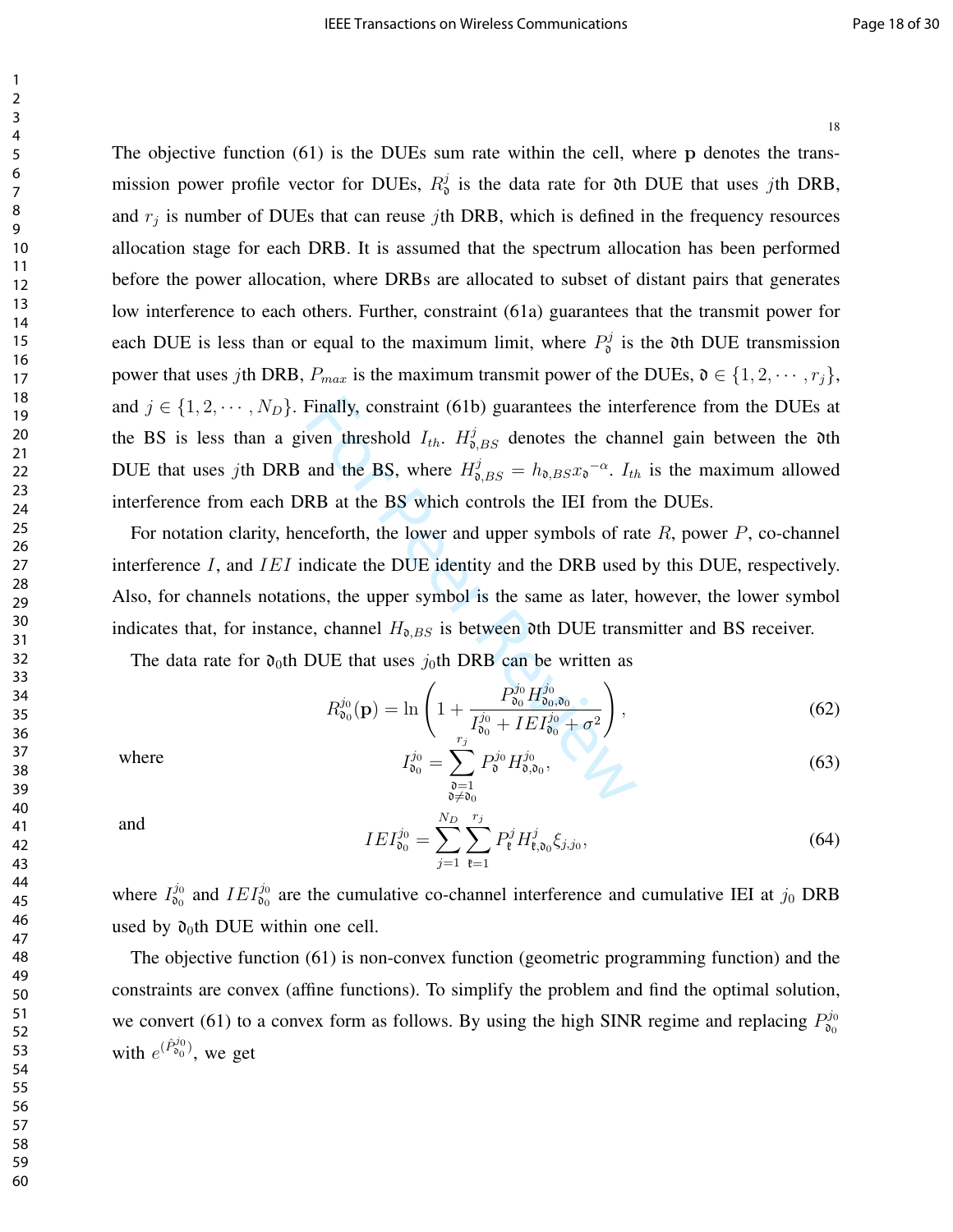$$
\sum_{j=1}^{N_D} \sum_{\mathfrak{d}=1}^{r_j} R_{\mathfrak{d}_0}^{j_0}(\mathbf{p}) = \sum_{j=1}^{N_D} \sum_{\mathfrak{d}=1}^{r_j} \left[ \hat{P}_{\mathfrak{d}_0}^{j_0} + \ln \left( H_{\mathfrak{d}_0, \mathfrak{d}_0}^{j_0} \right) - \ln \left( \sum_{\substack{\mathfrak{d}=1 \\ \mathfrak{d} \neq \mathfrak{d}_0}}^{r_j} e^{(\hat{P}_{\mathfrak{d}}^{j_0})} H_{\mathfrak{d}, \mathfrak{d}_0}^{j_0} + \sum_{j=1}^{N_D} \sum_{\mathfrak{k}=1}^{r_j} e^{(\hat{P}_{\mathfrak{k}}^{j})} H_{\mathfrak{k}, \mathfrak{d}_0}^{j} \xi_{j, j_0} + \sigma^2 \right) \right].
$$
\n(65)

ditions and can be solved by using Lagran  $\vartheta_i$ ) and  $\varpi = (\varpi_1, \dots, \varpi)$  denote the Lagrants (61a) and (61b), respectively, the Lagrants  $R_0^j(\mathbf{P}) - \sum_{j=1}^{N_D} \sum_{\mathbf{0}=1}^{r_j} \vartheta_{\mathbf{0}}^j (P_0^j - P_{max}) - \sum_{j=1}^{N_D} \varpi_j$ <br>ndi The first term on the right hand side in (65) is linear and the third term is concave (the log of sum of exponentials of linear functions), then the transformed objective function (65) represents one form of convex functions and it has a unique optimal solution which must satisfy Karush-Kuhn-Tucker (KKT) conditions and can be solved by using Lagrangian dual decomposition. By letting  $\vartheta = (\vartheta_1, \dots, \vartheta_i)$  and  $\varpi = (\varpi_1, \dots, \varpi_i)$  denote the Lagrangian multiplier vectors associated with the constraints (61a) and (61b), respectively, the Lagrangian dual function can be defined as

$$
\mathfrak{L}(P_{\mathfrak{d}}^{j}, \vartheta, \varpi) = \sum_{j=1}^{N_{D}} \sum_{\mathfrak{d}=1}^{r_{j}} R_{\mathfrak{d}}^{j}(\mathbf{P}) - \sum_{j=1}^{N_{D}} \sum_{\mathfrak{d}=1}^{r_{j}} \vartheta_{\mathfrak{d}}^{j} (P_{\mathfrak{d}}^{j} - P_{max}) - \sum_{j=1}^{N_{D}} \varpi_{j} \left( \sum_{\mathfrak{d}=1}^{r_{j}} P_{\mathfrak{d}}^{j} H_{\mathfrak{d},BS}^{j} - I_{th} \right).
$$
\n(66)

According to the KKT conditions [19], the gradient of the Lagrangian dual function must vanish at the optimum  $P^*$  and equal to 0.

$$
\frac{\partial \mathfrak{L}(P_{\mathfrak{d}_0}^{j_0*}, \vartheta^*, \varpi^*)}{\partial P_{\mathfrak{d}_0}^{j_0}} = \sum_{j=1}^{N_D} \sum_{\mathfrak{d}=1}^{r_j} \frac{\partial R_{\mathfrak{d}}^j(\mathbf{P}^*)}{\partial P_{\mathfrak{d}_0}^{j_0}} - \vartheta_{\mathfrak{d}_0}^{j_0*} - \varpi_{j_0}^* H_{\mathfrak{d}_0, BS}^{j_0} = 0. \tag{67}
$$

To derive (67), we firstly derive the first term on the right hand side. The transmission power of  $\mathfrak{d}_0$ th DUE that uses j<sub>0</sub>th DRB  $P_{\mathfrak{d}_0}^{j_0}$  can be found in the sum rate equation of DUEs in three forms as follows: in the desired signal of  $\mathfrak{d}_0$ th DUE that uses j<sub>0</sub>th DRB, in the co-channel interference of  $\mathfrak{d}_0$ th DUE to  $\mathfrak{d}$ th DUE that uses same  $j_0$ th DRB, and in the IEI of  $\mathfrak{d}_0$ th DUE to kth DUE that uses different DRB. This can be expressed mathematically as

$$
\sum_{j=1}^{N_D} \sum_{\mathfrak{d}=1}^{r_j} \frac{\partial R_{\mathfrak{d}}^j(\mathbf{P}^*)}{\partial P_{\mathfrak{d}_0}^{j_0}} = \frac{\partial R_{\mathfrak{d}_0}^{j_0}(\mathbf{P}^*)}{\partial P_{\mathfrak{d}_0}^{j_0}} + \sum_{\substack{\mathfrak{d}=1 \ \mathfrak{d} \neq 0}}^{r_j} \frac{\partial R_{\mathfrak{d}}^{j_0}(\mathbf{P}^*)}{\partial P_{\mathfrak{d}_0}^{j_0}} + \sum_{\substack{j=1 \ j \neq j_0}}^{N_D} \sum_{\substack{\mathfrak{k}=1 \ \mathfrak{d} \neq 0}}^{r_j} \frac{\partial R_{\mathfrak{k}}^j(\mathbf{P}^*)}{\partial P_{\mathfrak{d}_0}^{j_0}},\tag{68}
$$

and can be determined term by term as follows. The derivative of utility function  $R_{\mathfrak{d}_0}^{j_0}$  with respect to  $P_{\mathfrak{d}_0}^{j_0}$  is

$$
\frac{\partial R_{\mathfrak{d}_0}^{j_0}(\mathbf{P}^*)}{\partial P_{\mathfrak{d}_0}^{j_0}} = \frac{1}{P_{\mathfrak{d}_0}^{j_0*}}.\tag{69}
$$

The derivative of utility function  $R_0^{j_0}$  with respect to  $P_{\theta_0}^{j_0}$ , with  $\mathfrak{d}_0 \neq \mathfrak{d}$ , is

$$
\frac{\partial R_0^{j_0}(\mathbf{P}^*)}{\partial P_{\mathfrak{d}_0}^{j_0}} = -\frac{H_{\mathfrak{d}_0,\mathfrak{d}}^{j_0}}{I_{\mathfrak{d}}^{j_0}(\mathbf{P}^*) + IEI_{\mathfrak{d}}^{j_0}(\mathbf{P}^*) + \sigma^2},\tag{70}
$$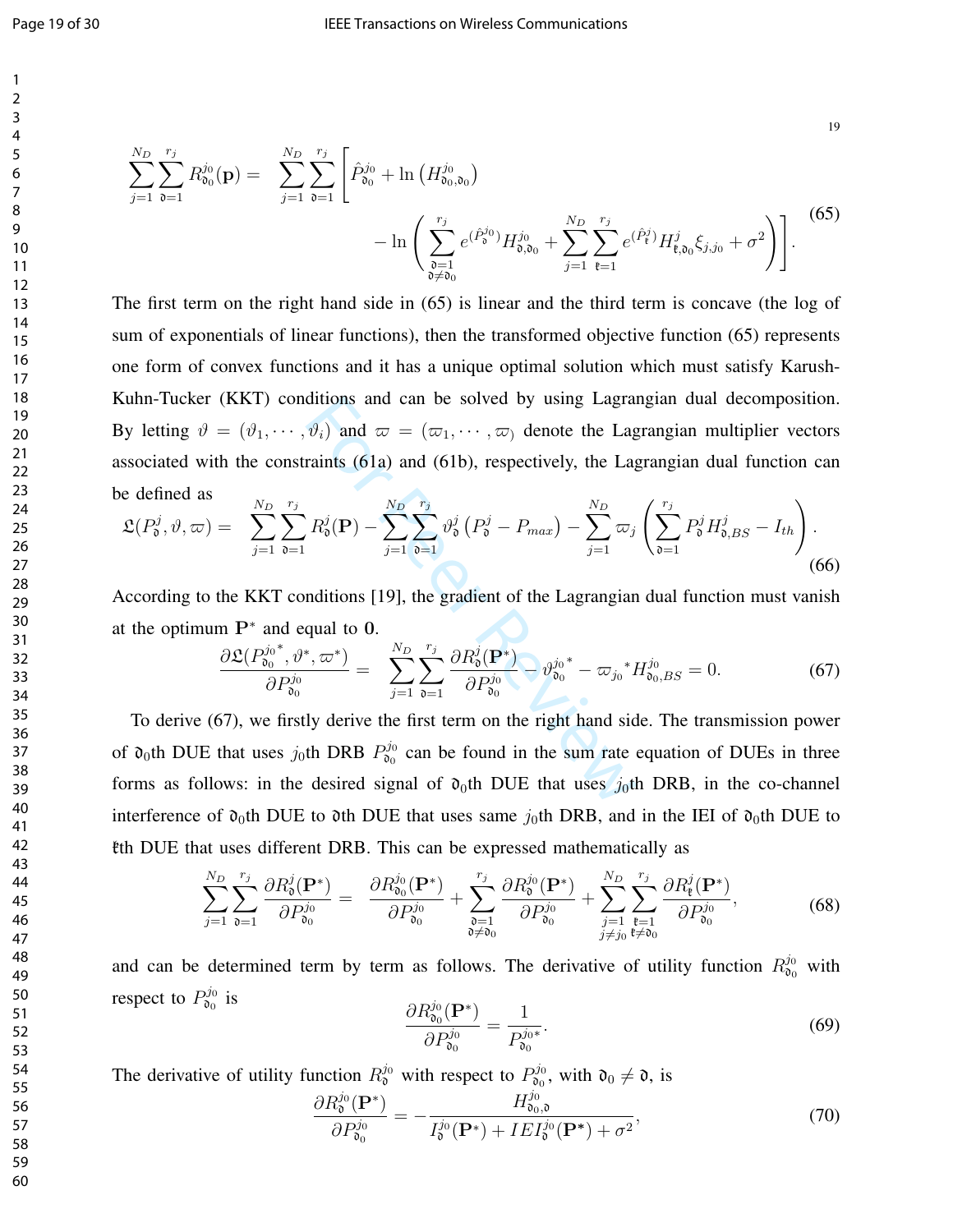where

$$
R_{\mathfrak{d}}^{j_{0}}(\mathbf{P}^{*}) = \ln \left( \frac{P_{\mathfrak{d}}^{j_{0}} H_{\mathfrak{d},\mathfrak{d}}^{j_{0}}}{I_{\mathfrak{d}}^{j_{0}} + I E_{r_{j}}^{j_{0}} + \sigma^{2}} \right)
$$

$$
I_{\mathfrak{d}}^{j_{0}}(\mathbf{P}^{*}) = P_{\mathfrak{d}_{0}}^{j_{0}} H_{\mathfrak{d}_{0},\mathfrak{d}}^{j_{0}} + \sum_{\substack{\mathfrak{d}' = 1 \\ \mathfrak{d}' \neq \mathfrak{d}}} P_{\mathfrak{d}'}^{j_{0}} H_{\mathfrak{d}',\mathfrak{d}}^{j_{0}}
$$

$$
IEI_{\mathfrak{d}}^{j_{0}}(\mathbf{P}^{*}) = \sum_{\substack{j=1 \\ j \neq j_{0}}}^{N_{D}} \sum_{\mathfrak{k}=1}^{r_{j}} P_{\mathfrak{k}}^{j} H_{\mathfrak{k},\mathfrak{d}}^{j} \xi_{j,j_{0}},
$$

and  $R^j_{\ell}$  with respect to  $P^{j_0}_{\delta_0}$ , with  $j \neq j_0$ , is

$$
\frac{\partial R_{\mathfrak{k}}^{j}(\mathbf{P}^{*})}{\partial P_{00}^{j_{0}}} = -\frac{H_{00,\mathfrak{k}}^{j_{0}}}{I_{\mathfrak{k}}^{j}(\mathbf{P}^{*}) + IEI_{\mathfrak{k}}^{j}(\mathbf{P}^{*}) + \sigma^{2}},
$$
\n
$$
R_{\mathfrak{k}}^{j}(\mathbf{P}^{*}) = \ln\left(\frac{P_{\mathfrak{k}}^{j}H_{\mathfrak{k},\mathfrak{k}}^{j}}{I_{\mathfrak{k}}^{j}(\mathbf{P}) + IEI_{\mathfrak{k}}^{j}(\mathbf{P}) + \sigma^{2}}\right)
$$
\n
$$
I_{\mathfrak{k}}^{j}(\mathbf{P}^{*}) = \sum_{\substack{\mathfrak{d}=\mathfrak{k} \\ \mathfrak{d}\neq \mathfrak{k} \\ \mathfrak{d}\neq \mathfrak{d}}} P_{\mathfrak{d}}^{j}H_{0,\mathfrak{k}}^{j}
$$
\n
$$
IEI_{\mathfrak{k}}^{j}(\mathbf{P}^{*}) = P_{00}^{j_{0}}H_{00,\mathfrak{k}}^{j_{0}} + \sum_{\substack{j_{0}=1 \\ j_{0}\neq j}}^{r_{j}} \sum_{\substack{\mathfrak{d}'=1 \\ \mathfrak{d}\neq \mathfrak{d}' \neq \mathfrak{d} \\ j_{0}\neq j}}^{r_{j}} P_{\mathfrak{d}''}^{j_{0}}H_{\mathfrak{d}'',\mathfrak{k}}^{j_{0}} \xi_{j_{0},j}.
$$
\n70), and (71) in (68), and then in (67), we get\n
$$
\frac{1}{P_{00}^{j_{0}*}}^{r_{j}} - \sum_{\substack{\mathfrak{d}=\mathfrak{d} \\ \mathfrak{d}\neq \mathfrak{d} \\ j\neq j_{0}}}^{r_{j}} \frac{H_{00,\mathfrak{d}}^{j_{0}}}{I_{\mathfrak{d}}^{j_{0}}(\mathbf{P}^{*}) + IEI_{\mathfrak{k}}^{j_{0}}(\mathbf{P}^{*}) + \sigma^{2}} - \vartheta_{00}^{j_{0}*} - \varpi_{j_{0}}^{*}H_{00,BS}^{j_{0}} = 0.
$$

where

By substituting  $(69)$ ,  $(70)$ , and  $(71)$  in  $(68)$ , and then in  $(67)$ , we get

$$
\frac{\partial \mathfrak{L}(P_{\mathfrak{d}_0}^{j_0^*}, \vartheta^*, \varpi^*)}{\partial P_{\mathfrak{d}_0}^{j_0}} = \frac{1}{P_{\mathfrak{d}_0}^{j_0*}} \sum_{\substack{\mathfrak{d} = 1 \\ \mathfrak{d} \neq \mathfrak{d}_0}}^{r_j} \frac{H_{\mathfrak{d}_0, \mathfrak{d}}^{j_0}}{I_{\mathfrak{d}}^{j_0}(\mathbf{P}^*) + IEI_{\mathfrak{d}}^{j_0}(\mathbf{P}^*) + \sigma^2} - \sum_{\substack{j=1 \\ j \neq j_0}}^{N_D} \sum_{\substack{\mathfrak{k} = 1 \\ \mathfrak{k} \neq \mathfrak{d}_0}}^{r_j} \frac{H_{\mathfrak{d}_0, \mathfrak{k}}^{j_0}}{I_{\mathfrak{k}}^{j}(\mathbf{P}^*) + IEI_{\mathfrak{k}}^{j}(\mathbf{P}^*) + \sigma^2} - \vartheta_{\mathfrak{d}_0}^{j_0*} - \varpi_{j_0}^* H_{\mathfrak{d}_0, BS}^{j_0} = 0.
$$
\n(72)

From (72), the optimal power allocation for each *oth* DUE on each *j*th DRB is derived as follows\n
$$
P_{\mathfrak{d}_0}^{j_0*} = \frac{1}{f_{\mathfrak{d}_0}^{j_0}(\mathbf{P}^*, \vartheta^*, \varpi^*)},\tag{73}
$$

where

$$
f_{\mathfrak{d}_0}^{j_0}(\mathbf{P}^*, \vartheta^*, \varpi^*) = \sum_{\substack{\mathfrak{d} = 1 \\ \mathfrak{d} \neq \mathfrak{d}_0}}^{r_j} \frac{H_{\mathfrak{d}_0, \mathfrak{d}}^{j_0}}{I_{\mathfrak{d}}^{j_0}(\mathbf{P}^*) + IEI_{\mathfrak{d}}^{j_0}(\mathbf{P}^*) + \sigma^2} + \sum_{\substack{j=1 \\ j \neq j_0}}^{N_D} \sum_{\substack{r_j \\ \mathfrak{k} = 1 \\ j \neq j_0}}^{r_j} \frac{H_{\mathfrak{d}_0, \mathfrak{k}}^{j_0}}{I_{\mathfrak{k}}^{j}(\mathbf{P}^*) + IEI_{\mathfrak{k}}^{j}(\mathbf{P}^*) + \sigma^2} + \vartheta_{\mathfrak{d}_0}^{j_0*} + \varpi_{j_0}^* H_{\mathfrak{d}_0, BS}^{j_0}.
$$
\n
$$
(74)
$$

Since the Lagrangian dual function in (66) is differentiable, sub-gradient method can be used to find optimal power profile, where convergence of this method is guaranteed. By using the

20

, (71)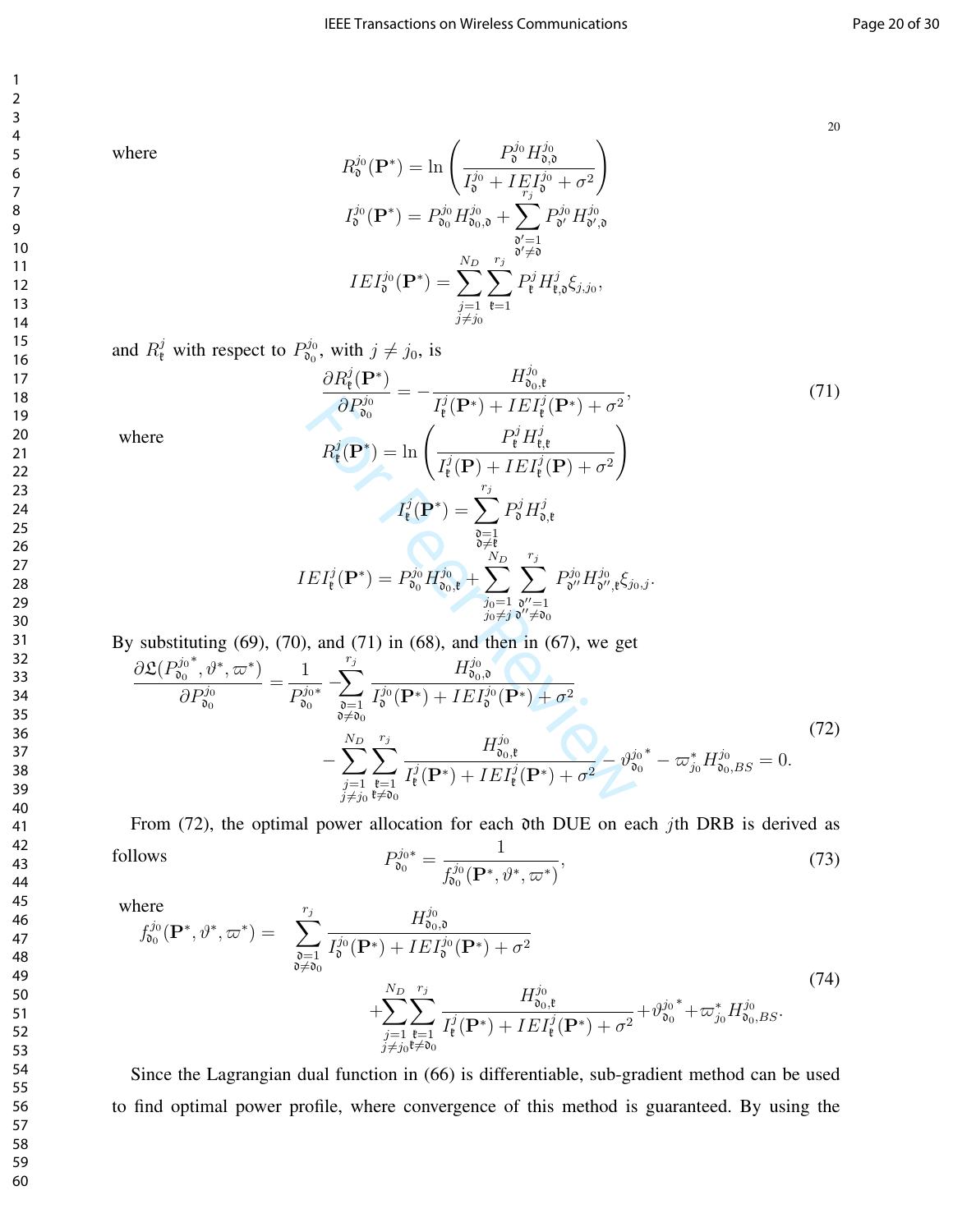#### Algorithm 1 Optimal power control algorithm

1: Initialize  $\mathfrak{T}$ ,  $\vartheta_{\mathfrak{d}_0}^{j_0}(\mathfrak{T}) \quad \forall \mathfrak{d}_0 \in \{1, \cdots, r_j\} \land \forall j_0 \in \{1, \cdots, N_D\}$ , and  $\varpi_{j_0}(\mathfrak{T}) \quad \forall j_0 \in$  $\{1, \dots, N_D\}$  with zero value. Initialize P with equal power allocation.

2: Calculate  $P_{\mathfrak{d}_0}^{j_0} \quad \forall \mathfrak{d}_0 \in \{1, \cdots, r_j\} \land \forall j_0 \in \{1, \cdots, N_D\}$  using equation (73).

- 3: Update  $\vartheta_{\mathfrak{d}_0}^{j_0}(\mathfrak{T}) \quad \forall \mathfrak{d}_0 \in \{1, \cdots, r_j\} \land \forall j_0 \in \{1, \cdots, N_D\}, \ \varpi_{j_0}(\mathfrak{T}) \quad \forall j_0 \in \{1, \cdots, N_D\}$ using equation (75), and P.
- 4: Until  $\mathfrak{T} = \mathfrak{T}_{max}$  (max number of iteration).

constant step size rule, the Lagrange multipliers can be updated iteratively until convergence by

$$
\left(\vartheta_{\mathfrak{d}_0}^{j_0}\right)^{\mathfrak{T}+1} = \left[\left(\vartheta_{\mathfrak{d}_0}^{j_0}\right)^{\mathfrak{T}} - a\left(P_{max} - P_{\mathfrak{d}_0}^{j_0}\right)\right]^+,
$$
\n(75a)

$$
(\varpi_{j_0})^{\mathfrak{T}+1} = \left[ (\varpi_{j_0})^{\mathfrak{T}} - b \left( I_{th} - \sum_{\mathfrak{d}_0 = 1}^{r_j} P_{\mathfrak{d}_0}^{j_0} H_{\mathfrak{d}_0, BS}^{j_0} \right) \right]^+,
$$
 (75b)

 $\begin{aligned} \n\begin{bmatrix} \n\dot{\phi}_0 \n\end{bmatrix}^{\mathfrak{T}+1} &= \left[ \left( \vartheta_{0_0}^{j_0} \right)^{\mathfrak{T}} - a \left( P_{max} - P_{0_0}^{j_0} \right) \right]^+, \\ \n\end{aligned}$   $\begin{aligned} \n\begin{bmatrix} \n\dot{\phi}_0 \n\end{bmatrix}^{\mathfrak{T}+1} &= \left[ \left( \varpi_{j_0} \right)^{\mathfrak{T}} - b \left( I_{th} - \sum_{\delta_0=1}^{r_j} P_{0_0}^{j_0} H_{0_0, BS}^{$ where  $[x]^+$  denotes  $\max\{x, 0\}$ ,  $a > 0$  and  $b > 0$  are small positive steps, and  $\mathfrak T$  is the iteration index. Algorithm 1 is developed to derive the optimal power allocations for DUEs. It is worth noting that the algorithm's complexity is polynomial in mean of  $r_j$  over all DRBs ( $\bar{r}_j$ ),  $N_D$ , and the iteration  $O(\bar{r}_j \times N_D \times \mathfrak{T}_{max})$ , which is feasible in practice with reasonable processing delay. The proposed algorithm is mainly based on knowing the channel gains of different links between various devices (CUEs, DUEs, and BS). Also, it is worth noting that the channel gains among the DUEs and CUEs, and the BS can be obtained in a practical network by using the uplink sounding reference signal (SRS), for more details refer to [20].

#### V. RESULTS AND DISCUSSION

This section provides the numerical and simulation results for D2D-enabled cellular network. The results are all averaged over the CRBs by using (14) and averaged over the DRBs by using (23). Unless noted otherwise, the simulation parameters are given in Table. I. Leakage power ratio among the resource blocks is given by  $\xi_{j,i} = -21 - 5 |j - i|$  in dB [8].

#### *A. IEI impact*

In this subsection, we compare no IEI case in [21], [22], and [23] with the IEI case. The results show the IEI impact on cellular and D2D links, the dominant IEI (intra-cell or inter-cell), and the comparison between the reuse factors, where IEI is taken and not taken into account.

Fig. 4 shows the IEI impact on the CUE coverage probability for different DUE densities by changing the required SINR threshold at the reference BS. The coverage probability is calculated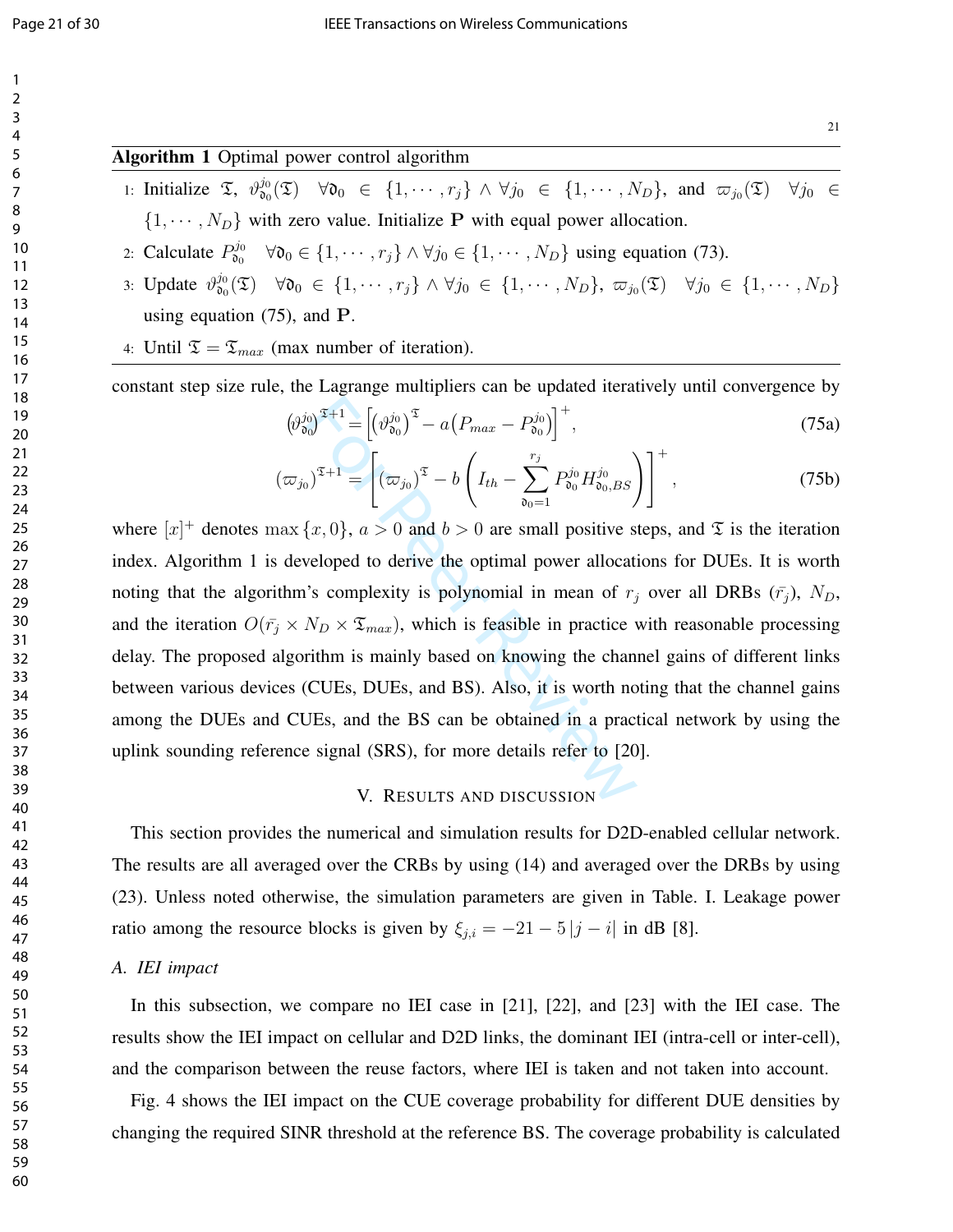| <b>Parameters</b>                               | <b>Values</b>            |
|-------------------------------------------------|--------------------------|
| Number of DRBs $N_D$                            | 44 [24], [25]            |
| Number of CRBs $N_C$                            | 6 [24], [25]             |
| DRBs indices $i$                                | 4 to 47 [24], [25]       |
| CRBs indices $i$                                | from 1 to $3,48$ to $50$ |
| CUE transmission power $P_C$ for $\epsilon = 0$ | $23$ dBm                 |
| DUE transmission power $P_D$                    | $20$ dBm                 |
| BS and CUE Density $\lambda$ , $\lambda_i$      | 1 (BS, $CUEs/km2$        |
| Path loss exponent $\alpha$                     |                          |
| BS SINR threshold $\beta$                       | $-5$ dB                  |
| DUE SINR threshold $\beta_d$                    | 0 dB                     |
| <b>Network Radius</b>                           | 5 km                     |
| D2D typical link distance $x_{d_0}$             | 50 <sub>m</sub>          |
| Operating frequency                             | 2 GHz                    |

TABLE I: Simulation Parameters





Fig. 5: IEI impact on the DUEs in the network.

by considering two different environment: lossy environment  $\alpha = 4$  and free space environment  $\alpha = 2.5$ . To find the CUE coverage probability by simulations, the typical BS is located at the center  $(0, 0)$  in  $\mathbb{R}^2$  plane. The CUEs are dropped according to homogeneous PPP with density  $\lambda_i = 1$  CUEs/km<sup>2</sup> within the range of 5 km of the network, and the same for the DUEs with different densities. The figure shows the simulation results capture the coverage probability in (13). By comparing the  $\lambda_j = 20$  and 40 DUEs/km<sup>2</sup> scenarios with no IEI scenario, it can be seen that the IEI degrades the coverage probability and becomes severe by increasing the density. Since the DUE density is expected to increase dramatically in the next generation networks, the IEI becomes severe, thus, the system should consider the IEI to evaluate the network performance accurately. Further, the IEI degrades the coverage probability by 0.4 and 0.5 for  $\alpha = 4$ , while for  $\alpha = 2.5$  case, coverage is degraded by 0.1 and 0.2, where  $\lambda_i = 20$  and 40 DUEs/km<sup>2</sup> respectively. This leads to conclude that IEI impact is more significant in lossy environment.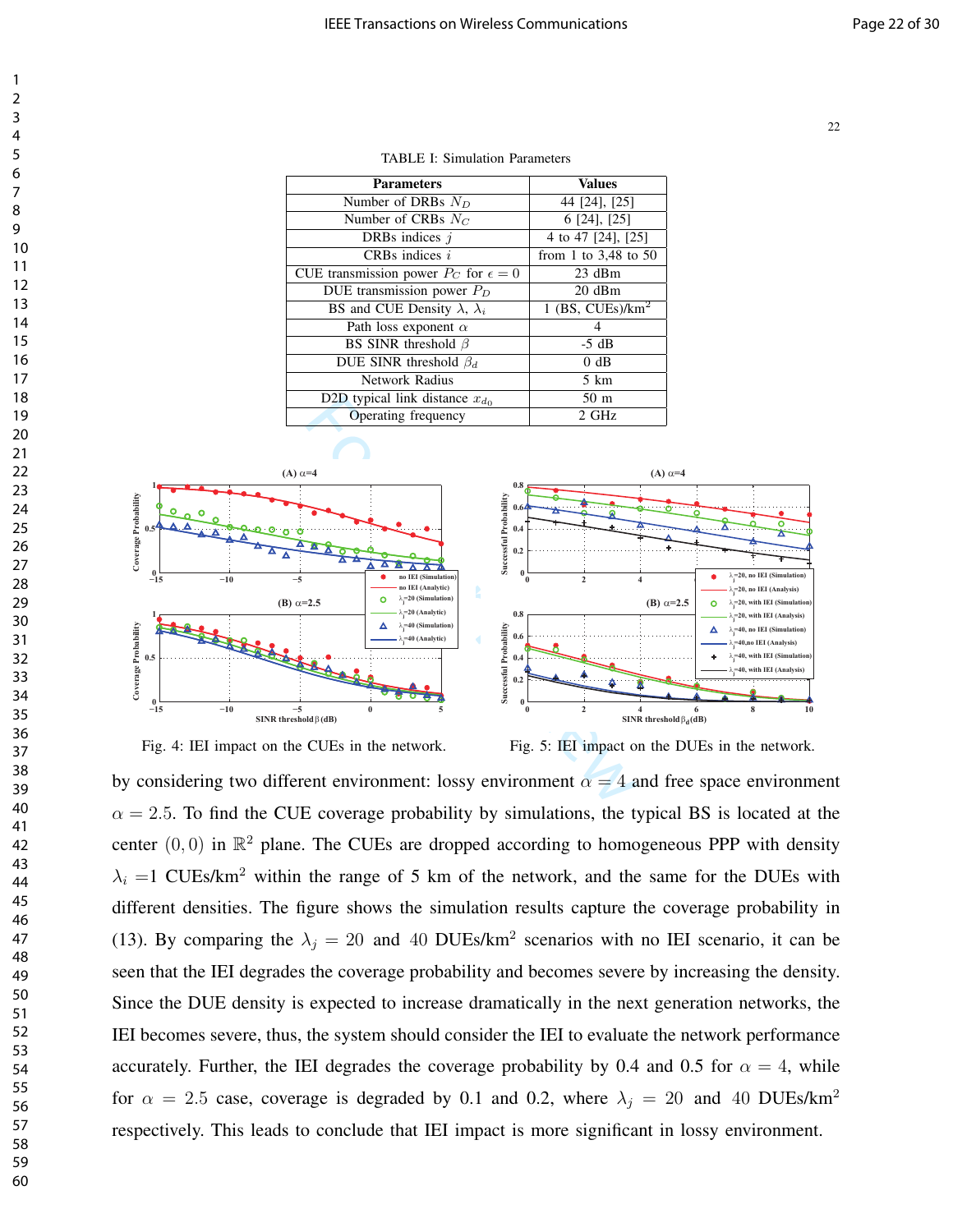ades the successful probability by about 0.<br>ase, while for  $\alpha = 2.5$  case the IEI does<br>ost similar to the no IEI case. By increas<br>la negligible effect on successful probabili<br>act for D2D side is not severe. Further, the<br>m Fig. 5 shows the IEI impact on the DUE successful probability for different DUE densities by changing the required SINR threshold at the reference DUE receiver. To find the DUE successful probability by simulation, the reference DUE receiver is centred at the origin, the corresponding typical DUE transmitter is isotropically dropped at a fixed distance  $x = 50$  m away from the receiver. The CUEs and DUEs are dropped around the center according to homogeneous PPP. The successful probability is calculated for lossy environment  $\alpha = 4$  and free space environment  $\alpha = 2.5$ . The figure shows the simulation results capture the successful probability in (22). From  $\lambda_j = 20$  and 40 DUEs/km<sup>2</sup> scenarios, it can be seen that the IEI degrades the D2D link successful probability. The IEI degrades the successful probability by about 0.1, where  $\lambda_i = 20$  and 40 DUEs/km<sup>2</sup> for  $\alpha = 4$  case, while for  $\alpha = 2.5$  case the IEI does not affect the successful probability and it is almost similar to the no IEI case. By increasing the DUE density, the IEI slightly increases and a negligible effect on successful probability is caused. This leads to conclude that the IEI impact for D2D side is not severe. Further, the IEI impact is higher in the lossy environment, which means the overall interference is smaller in proportion to the desired received signal for the former case. The reason is the D2D communication distance between the transmitter and the receiver of D2D pair is small.

Fig. 6 shows the coverage probability where: only IEI intra-cell, only IEI inter-cell, and the IEI for whole network are considered, respectively. Three cases are defined for two different frequency resources pool structures,  $N_C = 20$ ,  $N_D = 30$  and  $N_C = 6$ ,  $N_D = 44$  by changing DUE density. Note that the coverage probability for  $\lambda_j = 0$  is 0.77 represents no IEI case (optimal case). By changing DUE density, we observe that IEI intra-cell is significantly high and affects the coverage probability of typical CUE for  $N_C = 6$ ,  $N_D = 44$  and  $N_C = 20$ ,  $N_D = 30$  cases. The reason is the proximity of interferer DUEs of typical cell from the reference BS. However for both cases, the IEI inter-cell is not negligible especially at high DUE density. As a result, the IEI intra-cell dominates the performance at high DUE density. At low DUE density, both similarly affect the coverage probability. This implies, considering only IEI intra-cell in high DUE density can help to evaluate approximately the cellular system performance, especially if the BS has limited information about the IEI from the other cells. Since the full load scenario is considered, by comparing the  $N_C = 6$ ,  $N_D = 44$  curves and  $N_C = 20$ ,  $N_D = 30$  curves, it can be seen the coverage probability is better when the DRBs number is less.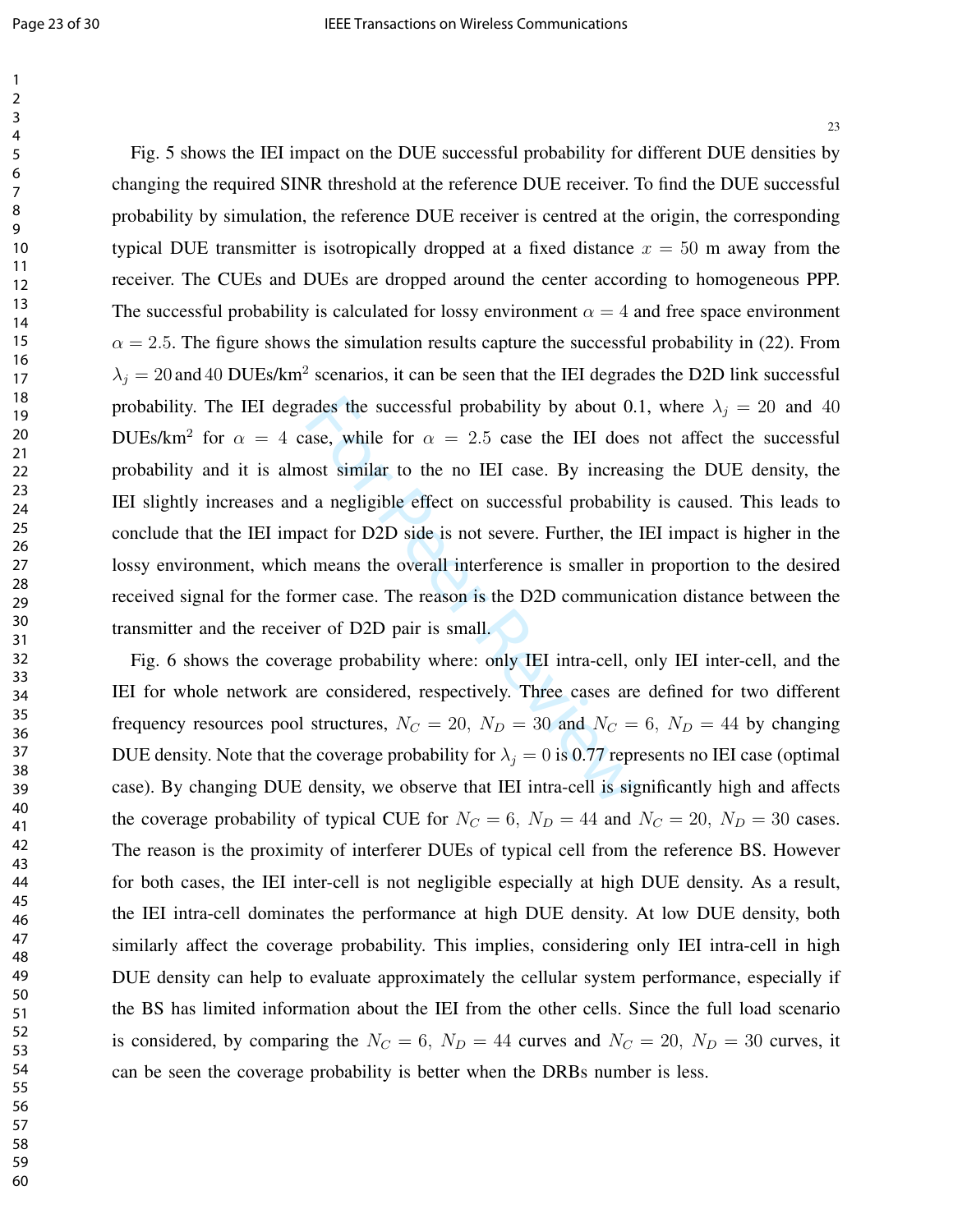

Fig. 6: IEI intra-cell and IEI inter-cell.

Fig. 7: Expected reuse factor for no IEI and IEI cases.

UES/km<sup>2</sup>/DRB)<br>and IEI inter-cell. Fig. 7: Expected reuse is<br>bed reuse factor for each DRB, where the rec.<br>DUE successful probability are given. In this<br>for no IEI and IEI to show the difference<br>overage probability thresh Fig. 7 shows the expected reuse factor for each DRB, where the required CUE coverage probability at the BS and the DUE successful probability are given. In this figure, the expected DRBs reuse factor is calculated for no IEI and IEI to show the difference between two cases. It can be seen, if the required coverage probability threshold is small and reuse factor that satisfies the coverage probability threshold is larger than reuse factor that satisfies the successful probability threshold, then the expected reuse factor is bounded by successful probability constrain (33b). The vice versa, for the large coverage probability threshold, in this case, optimal reuse factor is bounded by the coverage probability constrain (33a). The points of the transformation between two above cases are defined as the constraints transformation points as shown in the figure. Further, the number of expected reuse factor for no IEI case is greater than the actual expected reuse factor for the IEI case. For instance, if the required  $P_{suc}^{th}$  is 0.5, the expected reuse factor is 11, which is not an accurate because if the IEI is considered we notice that the maximum reuse factor can be achieved is 8. As the result, the expected number of the DUEs that can be served in each time slot is calculated for no IEI and IEI cases, and the calculated number for the IEI can give a more accurate insight of how many DUEs can be served in each time slot without causing a harmful interference among the UEs, especially at the high DUE density.

#### *B. IEI mitigation: DDB strategy*

In this subsection, the results show the performance gain when the DDB strategy is employed and the optimal DRBs groups setting for different reduction factors that retains the reduction percentage less than the threshold value. The simulation setting is similar to the setting in the previous section, except the DUEs that use  $G_1$  DRBs are dropped according to homogeneous

1

Coverage probability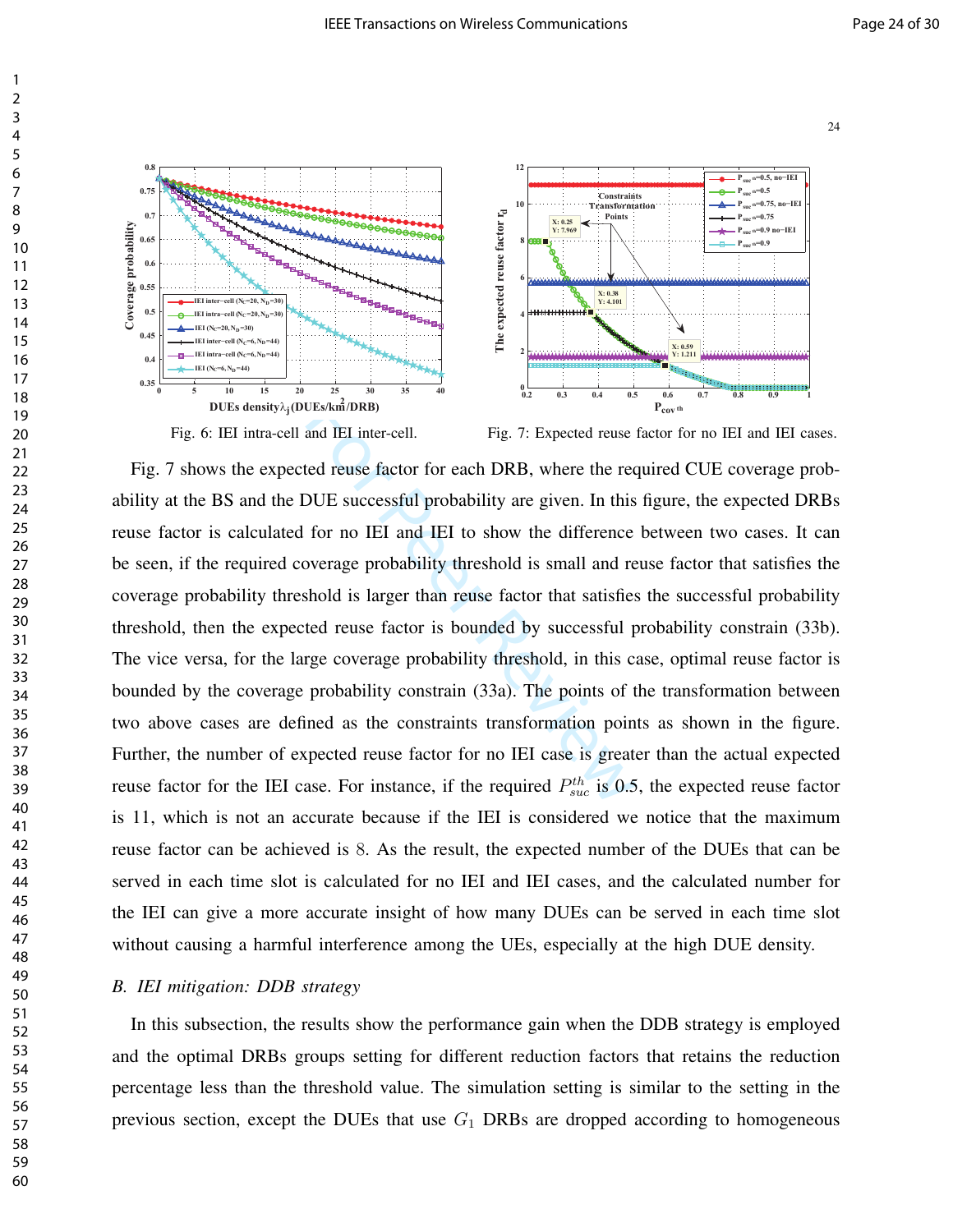



Fig. 8: Performance improvement of the DDB strategy.

PPP with density  $\rho \lambda_j$ , and beyond the exclusion distance  $\tau$  from the BSs in the network.

For instance, for  $N_{D_1} = 12$  case, the upper-<br>denotes  $N_{D_1}$  and reduced the density  $\lambda_1$  (DUE s/km<sup>2</sup>/DRB)<br>Fig. 8: Performance improvement of the DDB strateged beyond the exclusion distance  $\tau$  from the<br>cted cellu Fig. 8 shows the expected cellular link data rate that can be achieved by employing DDB strategy for different DUE densities, DRBs groups setting, and different  $\rho$  and  $\tau$  values. The figure demonstrates the lower-bound (no mitigation) and the upper-bound of the data rate for two different DRBs groups setting. For the upper-bound case, the  $G_1$  DRBs are not used by any DUEs where  $\rho = 0$ , the data rate is improved significantly especially when the number of the DRBs in  $G_1$  is large. For instance, for  $N_{D_1} = 12$  case, the upper bound data rate is almost the same as the calculated data rate for the optimal case (no IEI)  $R_C$ =1.48 nats/sec/Hz. For the same DRBs groups setting  $N_{D_1}$  and reduction factor  $\rho$ , if we increase the exclusion distance from 0.2 to 0.4 km, the improvement is only about 0.1 nats/sec/Hz, which is marginal and not a very promising enhancement. Further, for the same  $\tau$  and  $\rho$ , if we increase the  $G_1$  DRBs from 6 to 12 DRBs, the improvement is significant, particularly if the reduction factor is small. Also, we observe that the data rate increases when the reduction factor decreases for the same  $\tau$  and  $N_{D_1}$ , which becomes notable if  $N_{D_1}$  is large. This figure shows that by decreasing the number of DUEs use  $G_1$  DRBs and by increasing the number of DRBs in  $G_1$ , we can effectively mitigate the IEI and achieve a significant improvement in performance. On the other hand, the exclusion distance  $\tau$  plays a very marginal rule in this improvement.

In Fig. 9, the cellular link coverage probability is found for different DRBs groups settings and reduction factors. The coverage probability becomes better by increasing the number of the DRBs and the reduction factor in  $G_1$ . Intuitively, the maximum coverage probability can be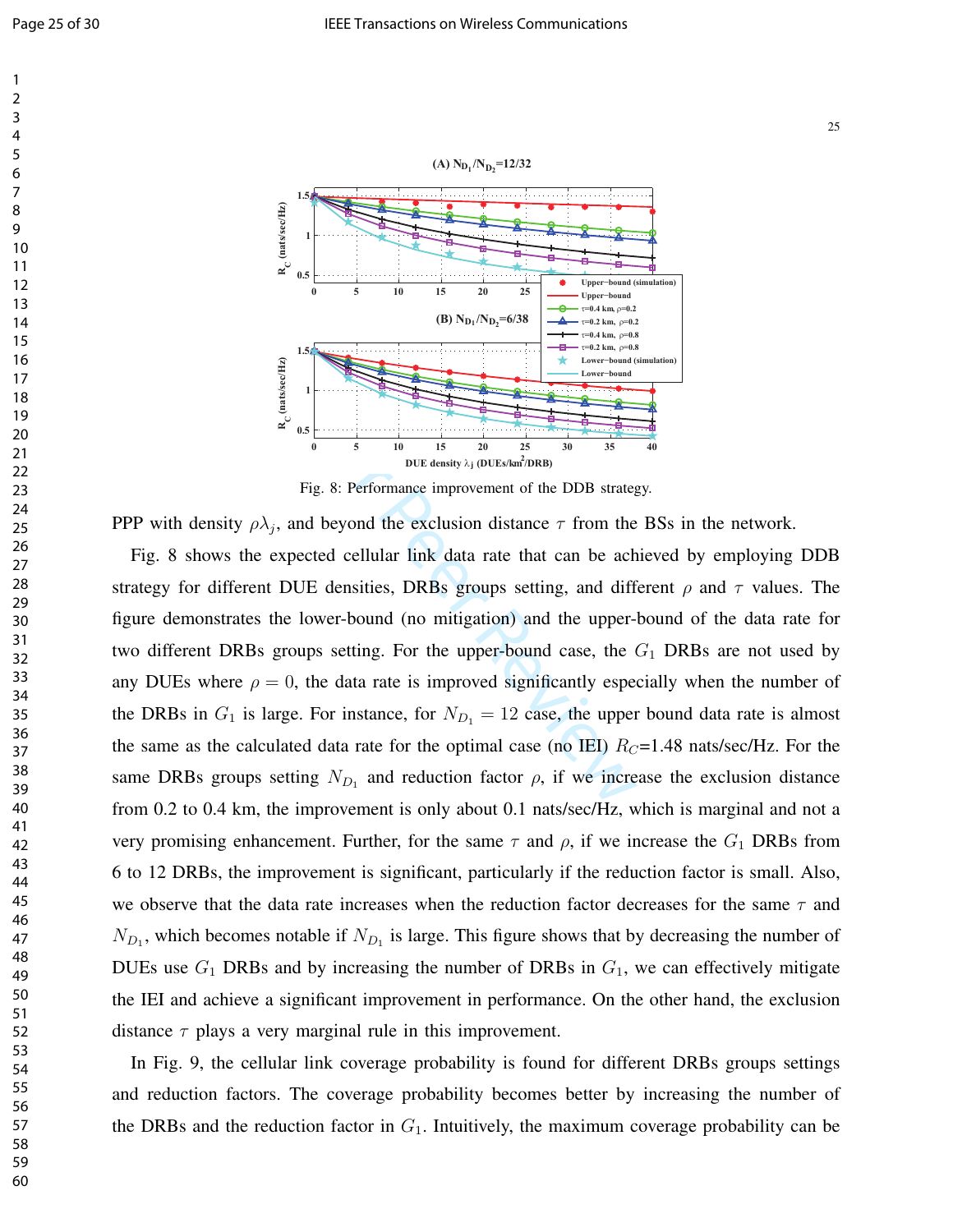



Fig. 9: Coverage probability with upper bound DRBs group setting points for  $\lambda_j = 40$ .



Fig. 10: Optimal DRBs groups setting for  $\lambda_j = 40$ DUEs/km<sup>2</sup>.

with upper bound DRBs Fig. 10: Optimal DRB<br>
st for  $\lambda_j = 40$ . D<br>
tion is applied for all DRBs, but this is not the<br>  $\rho = 0.2, 0.4, 0.6,$  and 0.8 can be achieved wh<br>
2, respectively. Increasing  $N_{D_1}$  after these p<br>
easo achieved where the reduction is applied for all DRBs, but this is not the case here, the maximum coverage probabilities for  $\rho = 0.2, 0.4, 0.6,$  and 0.8 can be achieved when the DRBs group setting  $N_{D_1}$  are 30, 28, 24, and 22, respectively. Increasing  $N_{D_1}$  after these points cannot achieve better performance. The main reason is the leakage from the DRBs located far from the CRBs is very small and negligible. This figure defines the upper bound DRBs group setting points for the given  $\rho$ , which helps to find the optimal DRBs groups setting as will be explained next.

Fig. 10 shows the optimal DRBs groups setting for the given reduction percentage and reduction factor. On this figure, we define the upper bound DRBs groups setting points. These points define the maximum DRBs groups setting and reduction that can be employed for each ρ. Accordingly, the DRBs groups setting can be found easily for the given ρ and reduction percentage by knowing the upper bound DRBs group setting points. For instance, for  $\rho = 0.2$ , if the allowable reduction percentage is 40%, then the DRBs groups setting  $N_{D_1} = 22$ . Meanwhile, if the allowable reduction percentage is  $\geq 51\%$  then the DRBs groups setting is  $N_{D_1} = 28$ , which is equal to the upper bound DRBs groups setting point. Further, it can be seen that the maximum reduction percentages for the given reuse factors are 80% for  $\rho = 0.2$ , 60% for  $\rho = 0.4$ , 40% for  $\rho = 0.6$ , and 20% for  $\rho = 0.8$ , which also can be obtained by the derived equation in (60).

Accordingly, by knowing reduction factor, required reduction percentage, and upper bound DRBs group setting points, we can find optimal DRBs groups setting that minimises IEI impact within cell.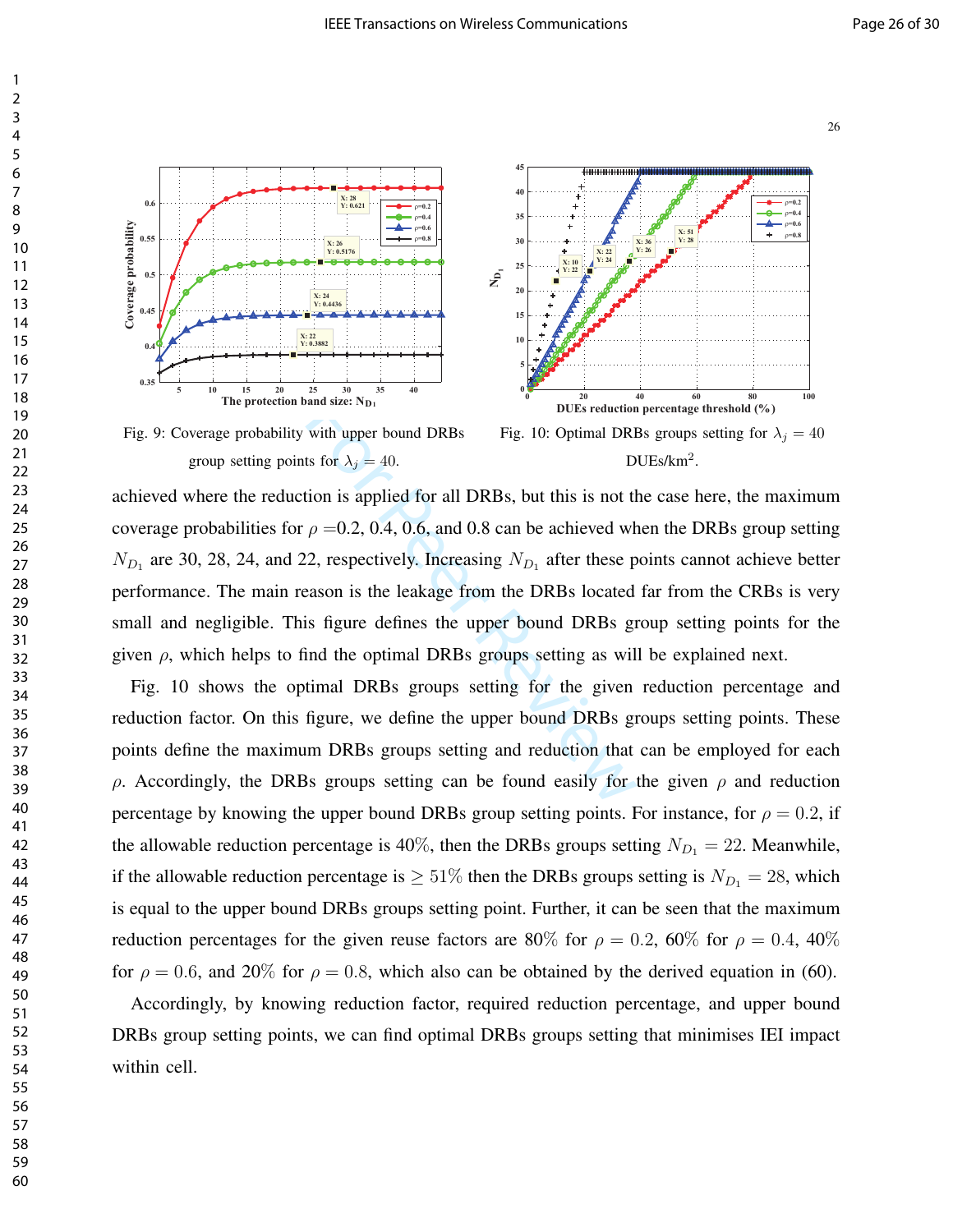



Fig. 11: Convergence performance of OPA algorithm for 352 DUEs/t,  $I_{th}$ =0dBm, and  $N_D$ =44 DRBs.

#### Fig. 12: Coverage probability improvement for OPA algorithm.

#### *C. IEI mitigation: OPA algorithm*

For all order of open and N<sub>D</sub>=44 DRBs.<br>
Expansion and N<sub>D</sub>=44 DRBs.<br>
Expansion and N<sub>D</sub>=44 DRBs.<br>
Expansion and the improvement achieved by e<br>
allocation is performed before the power all<br>
e distance between DUE transmit For OPA algorithm, we consider only one cell. This subsection depicts the convergence performance of the algorithm and the improvement achieved by employing OPA algorithm. The frequency resources allocation is performed before the power allocation by employing the DSATUR algorithm: If the distance between DUE transmitter 0th and DUE receiver 0'th is lower than a threshold distance then  $\delta$ th and  $\delta'$ th DUEs use different DRBs [26].

Fig. 11 illustrates the performance and shows the convergence behaviour of the OPA algorithm. The convergence to the maximum sum rate is achieved in iteration number 20. In this figure, the convergence for this algorithm is confirmed, which implies the maximum sum rate can be guaranteed by the OPA algorithm.

Fig. 12 shows the significant improvement in cellular link coverage probability that achieved by OPA algorithm. Three cases are compared: no IEI (optimal), no mitigation, and IEI. It can be seen that when the BS interference threshold  $I_{th}$  is decreased, the cellular link coverage probability can be improved and can achieve the optimal value. This is reasonable, because by decreasing  $I_{th}$ , the power profile of DUEs decreases. This causes less leakage power to the CRBs, thus the coverage probability becomes better. As a result, by exploiting the OPA algorithm, we can mitigate the IEI in D2D-enabled cellular network.

#### *D. The mitigation methods comparison and its applications*

In this paper, two different methods proposed to mitigate the IEI. In this section, we explain the application scenario of each method and compare them with the literature schemes.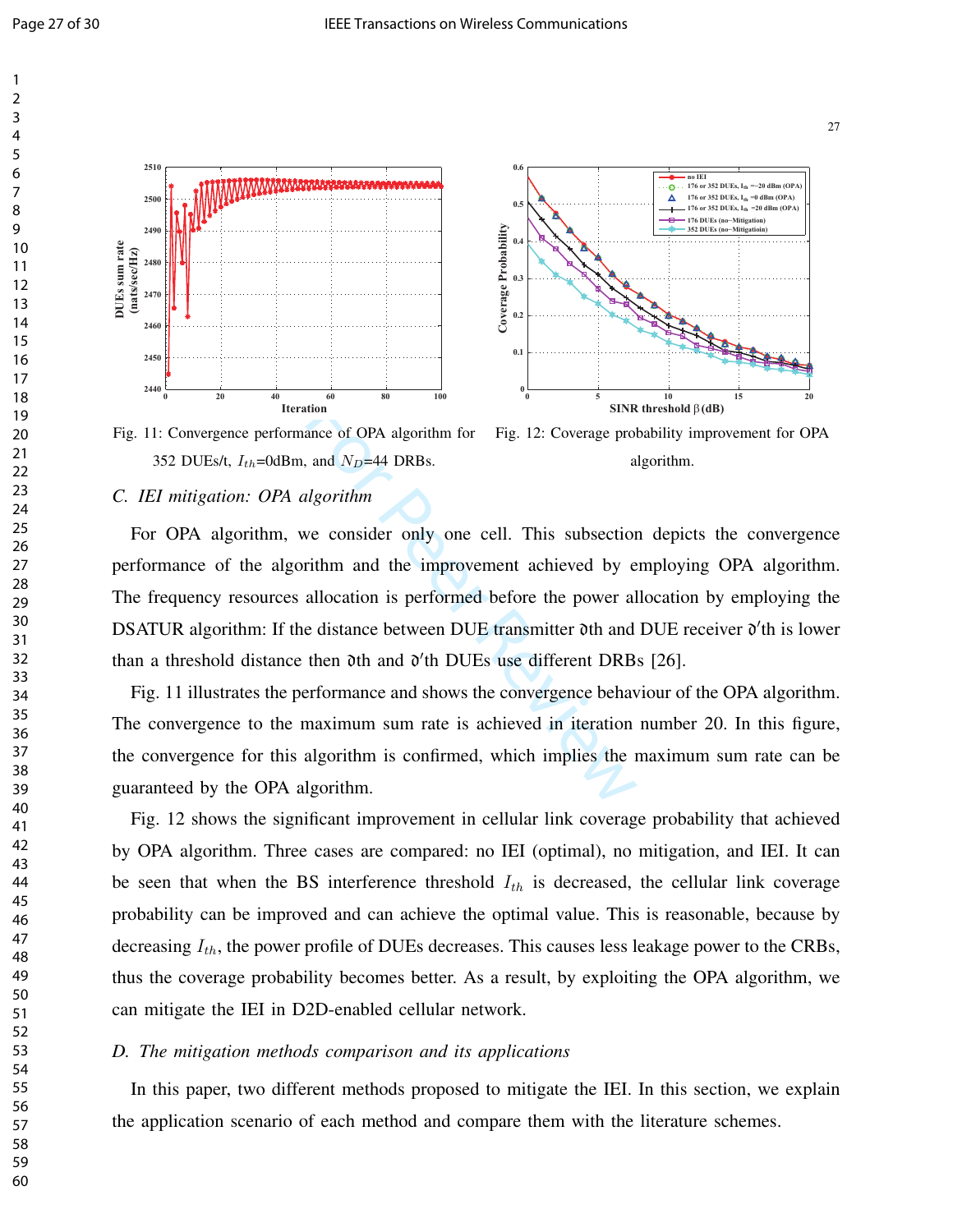DDB strategy serves limited number of DUEs with fix DUEs transmission power. The DDB strategy can be used if the D2D links QoS has higher priority than the number of DUEs should be served in each time slot and the DUEs requests for one time slot can be covered by this strategy. By employing DDB strategy, the IEI intra-cell and IEI inter-cell can be mitigated. Unlike the frequency resources grouping method proposed in [7], the DDB strategy mitigates the IEI in all time slots without restricting the DUEs transmission power of the DUEs. Further, by comparing with the OLPC-based methods proposed in [8]–[12], the DDB does not apply any power transmission constraints on the DUEs, thus maintains the D2D links QoS.

blies power transmission constraints on the L<br>prithm can be used if the number of served I<br>22D links QoS. By employing OPA algorith<br>he IEI intra-cell within one cell is mitigated<br>[12], OPA algorithm mitigates the IEI by ta The OPA algorithm applies power transmission constraints on the DUEs, while maximizes the DUEs sum rate. This algorithm can be used if the number of served DUEs in each time slot has higher priority than the D2D links QoS. By employing OPA algorithm: the DUEs transmission power is controlled and the IEI intra-cell within one cell is mitigated. Unlike the power control methods proposed in [8]–[12], OPA algorithm mitigates the IEI by taking into account the D2D links as the cellular links QoS in the network, where the DUEs optimal power profile is found which maximizes the DUEs sum rate and satisfies the interference threshold level at the BS.

As noted, it is preferable to use the DDB strategy if the required number of served DUEs in one time slot can be covered. The main reason, in this strategy, the IEI is mitigated by taking into account the D2D as the cellular links QoS. Also, there is no constraints on the DUEs transmission power, and the IEI intra-cell and IEI inter-cell are both mitigated. In case the required number of served DUEs in one time slot cannot be covered by DDB, the OPA algorithm can be used.

#### VI. CONCLUSION

This paper investigated IEI impact in high dense D2D-enabled cellular network. A new framework was proposed to analyse accurately the future networks, which is more accurate than traditional model, where IEI is taken into account. The results showed that the IEI affects significantly network performance in particular cellular links. The frequency resources grouping (DDB) strategy and optimal power allocation (OPA) algorithm were proposed to mitigate IEI for cellular links in the network. The DDB strategy can be used if D2D links QoS has higher priority than the number of DUEs should be served in each time slot and the DUEs requests for one time slot can be covered by this strategy. Meanwhile, OPA algorithm can be used if the number of served DUEs in each time slot has higher priority than the D2D links QoS and the DUEs requests for one time slot cannot be covered by DDB strategy. The results showed that the proposed methods mitigate IEI and improve remarkably cellular links performance.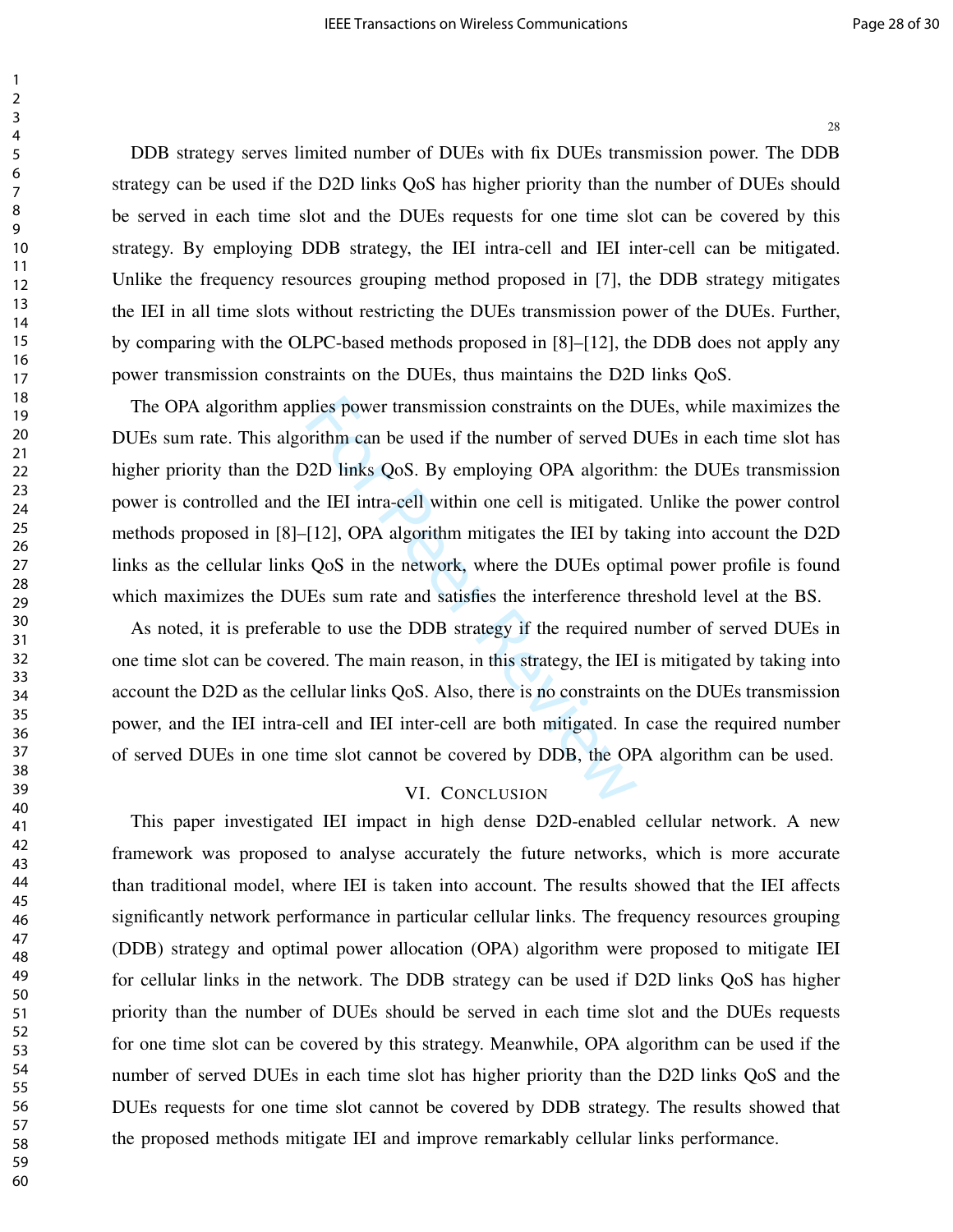29

APPENDIX A : Proof of  $\mathcal{L}_{I_i}(s)$  derivation

$$
\mathcal{L}_{I_i}(s) = \mathbb{E}_{I_i} [\exp(-sI_i)] = \mathbb{E}_{R_m, \Phi_i, h_m} [\exp\left(-s \sum_{m \in \Phi_i/0} P_C R_m^{\alpha \epsilon} h_m x_m^{-\alpha}\right)]
$$
  
\n
$$
\stackrel{(a)}{=} \mathbb{E}_{R_m, \Phi_i} \Bigg[ \prod_{m \in \Phi_i/0} \mathbb{E}_{h_m} [\exp(-s P_C R_m^{\alpha \epsilon} h_m x_m^{-\alpha})] \Bigg] \stackrel{(b)}{=} \mathbb{E}_{R_m, \Phi_i} \Bigg[ \prod_{m \in \Phi_i/0} \mu \int_0^{\infty} e^{-h(s P_C R_m^{\alpha \epsilon} x_m^{-\alpha} + \mu)} dh \Bigg]
$$
  
\n
$$
\stackrel{(c)}{=} \mathbb{E}_{R_m} [\exp\left(-2\pi \lambda_i \int_{x_0}^{\infty} \left[1 - \frac{\mu}{s P_C R_m^{\alpha \epsilon} x_m^{-\alpha} + \mu} \right) x_m dx_m \right] \Bigg]
$$
  
\n
$$
\stackrel{(d)}{=} \exp\left(-2\pi \lambda_i \int_{x_0}^{\infty} \frac{x_m}{1 + \left(\frac{\mu^{\frac{1}{\alpha}} x_m}{(s P_C \mathbb{E}_{R_m} [R_m^{\alpha \epsilon}])^{\frac{1}{\alpha}}}\right)^{\alpha} dx_m \Bigg].
$$
  
\n(A1)

 $\begin{aligned}\n\frac{x_m}{\left(\frac{\mu^{\frac{1}{\alpha}}x_m}{\left(sP_C \mathbb{E}_{R_m}[R_m^{\alpha\epsilon}]\right)^{\frac{1}{\alpha}}}\right)} \text{er } (i.i.d.) \text{ distribution of } h_m \text{ and the indepen-} \n\end{aligned}$ <br>
the (i.i.d.) distribution of  $h_m$  and the independent fact that  $h_m \sim \exp(\mu)$ , (c) follows from the independent of PPP where (a) follows from the (i.i.d.) distribution of  $h_m$  and the independence from  $R_m$ , and PPP  $\Phi_i$ , (b) follows from the fact that  $h_m \sim \exp(\mu)$ , (c) follows from the independence PPP  $\Phi_i$ from  $R_m$  and the PGFL of PPP  $\Phi_i$  [18], and (d) follows from the independence of  $R_m$ . Letting  $u =$  $\left( \frac{1}{\mu} \frac{1}{\alpha} x_m \right)$  $\frac{1}{(sP_C \mathbb{E}_{R_m}[R_m^{\alpha\epsilon}])^{\frac{1}{\alpha}}}$  $\setminus^2$ , we get

$$
\mathcal{L}_{I_i}(s) = \exp\left(-\pi\lambda_i \left(\frac{\mu}{s P_C \mathbb{E}_{R_m}[R_m^{\alpha\epsilon}]} \right)^{-\frac{2}{\alpha}} \int_{u(x_0)}^{\infty} \frac{1}{1+u^{\frac{\alpha}{2}}} du\right).
$$
 (A2)

APPENDIX  $\mathbf B$  : Proof of  $\mathcal{L}_{IEI_i}(s)$  derivation

$$
\mathcal{L}_{IEI_i}(s) = \mathbb{E}_{IEI_i} [\exp(-sIEI_i)] = \mathbb{E}_{\Phi_j, h_{k,j}} \left[ \exp\left(-s\sum_{j=1}^{N_D} \sum_{k \in \Phi_j} P_D h_{k,j} x_{k,j}^{-\alpha} \xi_{j,i} \right) \right]
$$
\n
$$
\stackrel{(a)}{=} \mathbb{E}_{\Phi_j} \left[ \prod_{j=1}^{N_D} \prod_{k \in \Phi_j} \mathbb{E}_{h_{k,j}} \exp\left(-sP_D h_{k,j} x_{k,j}^{-\alpha} \xi_{j,i}\right) \right] \stackrel{(b)}{=} \mathbb{E}_{\Phi_j} \left[ \prod_{j=1}^{N_D} \prod_{k \in \Phi_j} \int_{0}^{\infty} \mu e^{-h\left(\mu + sP_D x_{k,j}^{-\alpha} \xi_{j,i}\right)} \right] d h \right]
$$
\n
$$
\stackrel{(c)}{=} \prod_{j=1}^{N_D} \prod_{k \in \Phi_j} \mathbb{E}_{\Phi_j} \left[ \frac{\mu}{\mu + sP_D x_{k,j}^{-\alpha} \xi_{j,i}} \right] \stackrel{(d)}{=} \prod_{j=1}^{N_D} \exp\left(-2\pi \lambda_j \int_{0}^{\infty} \left(1 - \frac{\mu}{\mu + sP_D x^{-\alpha} \xi_{j,i}}\right) x dx \right)
$$
\n
$$
\stackrel{(e)}{=} \prod_{j=1}^{N_D} \exp\left(-2\pi \lambda_j \left(\frac{\mu}{sP_D \xi_{j,i}}\right)^{-\frac{2}{\alpha}} \int_{0}^{\infty} \frac{v}{1+v^{\alpha}} dv \right) \stackrel{(f)}{=} \prod_{j=1}^{N_D} \exp\left(-\frac{\frac{2\pi^2}{\alpha}}{\sin \frac{2\pi}{\alpha}} \lambda_j \left(\frac{\mu}{sP_D \xi_{j,i}}\right)^{-\frac{2}{\alpha}}\right)
$$
\n
$$
\stackrel{(g)}{=} \exp\left(-\frac{\frac{2\pi^2}{\alpha}}{\sin \frac{2\pi}{\alpha}} \lambda_j \left(\frac{\mu}{sP_D}\right)^{-\frac{2}{\alpha}} \sum_{j=1}^{N_D} \left[\xi_{j,i}^{\frac{2}{\alpha}}\right] \right),
$$
\n(B1)